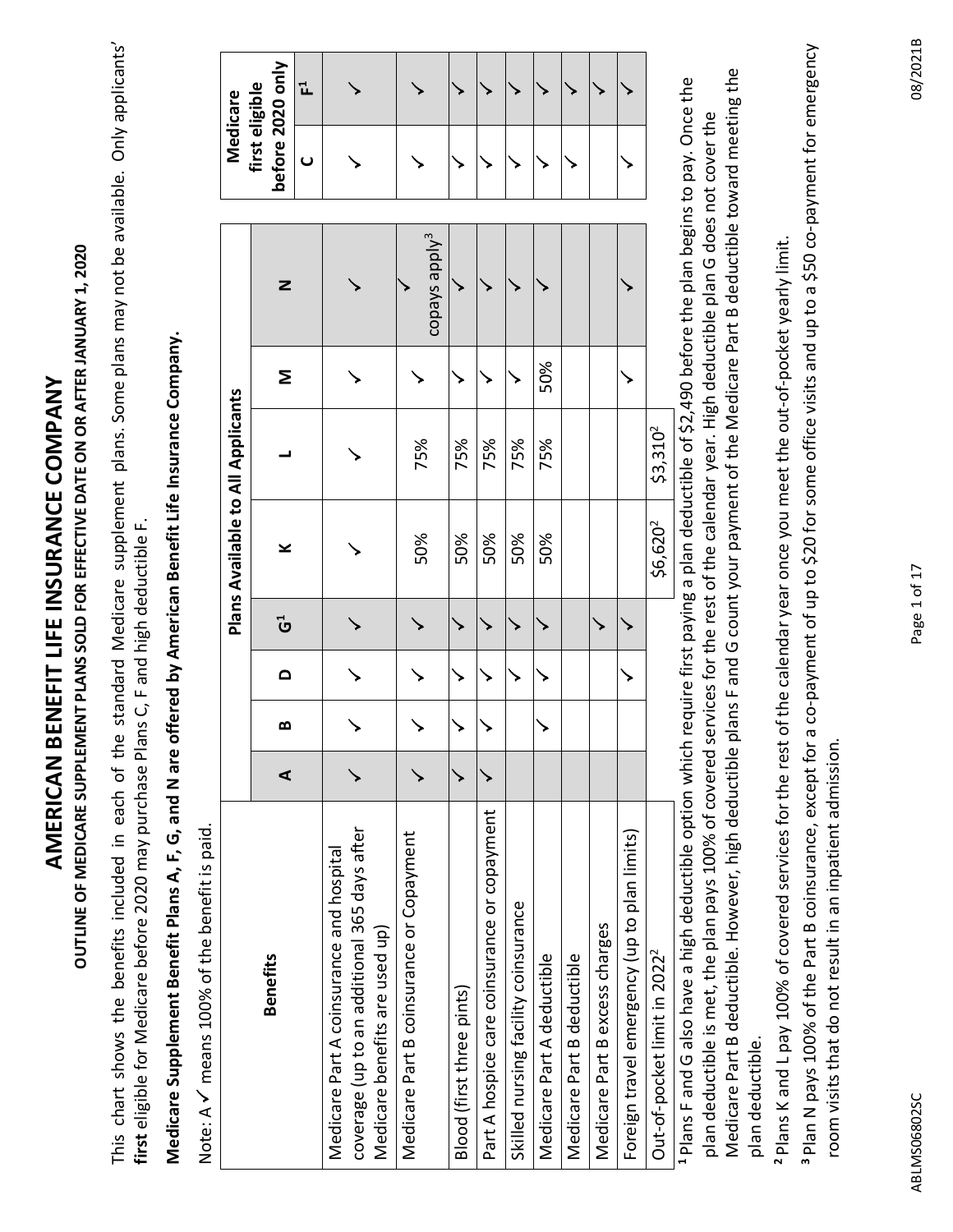# **American Benefit Life Insurance Company** Annual Attained Age Premiums ZIP Codes: 290-293, 296-297 **Female Rates**

Rates Effective: 08/01/2021

|          |          | Preferred |          | <b>Attained</b> |          | <b>Standard</b> |          |          |
|----------|----------|-----------|----------|-----------------|----------|-----------------|----------|----------|
| Plan A   | Plan F   | Plan G    | Plan N   | Age             | Plan A   | Plan F          | Plan G   | Plan N   |
| 1,206.11 | 1,501.06 | 1,212.18  | 898.10   | 65              | 1,387.04 | 1,726.22        | 1,394.01 | 1,032.81 |
| 1,206.11 | 1,501.06 | 1,212.18  | 903.01   | 66              | 1,387.04 | 1,726.22        | 1,394.01 | 1,038.46 |
| 1,206.11 | 1,501.06 | 1,212.18  | 911.44   | 67              | 1,387.04 | 1,726.22        | 1,394.01 | 1,048.15 |
| 1,206.11 | 1,501.06 | 1,212.18  | 935.67   | 68              | 1,387.04 | 1,726.22        | 1,394.01 | 1,076.02 |
| 1,206.11 | 1,527.82 | 1,212.18  | 949.40   | 69              | 1,387.04 | 1,757.00        | 1,394.01 | 1,091.81 |
| 1,240.48 | 1,565.26 | 1,246.71  | 980.54   | 70              | 1,426.54 | 1,800.05        | 1,433.71 | 1,127.62 |
| 1,284.50 | 1,615.25 | 1,290.96  | 1,021.53 | 71              | 1,477.18 | 1,857.55        | 1,484.61 | 1,174.75 |
| 1,333.85 | 1,671.92 | 1,340.56  | 1,066.77 | 72              | 1,533.93 | 1,922.71        | 1,541.64 | 1,226.78 |
| 1,389.08 | 1,735.90 | 1,396.06  | 1,116.78 | 73              | 1,597.45 | 1,996.28        | 1,605.48 | 1,284.30 |
| 1,447.98 | 1,804.37 | 1,455.26  | 1,169.84 | 74              | 1,665.18 | 2,075.02        | 1,673.55 | 1,345.32 |
| 1,510.90 | 1,877.74 | 1,518.50  | 1,226.28 | 75              | 1,737.54 | 2,159.40        | 1,746.27 | 1,410.22 |
| 1,564.07 | 1,940.39 | 1,571.94  | 1,276.54 | 76              | 1,798.69 | 2,231.45        | 1,807.72 | 1,468.01 |
| 1,621.63 | 2,008.37 | 1,629.78  | 1,330.58 | 77              | 1,864.87 | 2,309.63        | 1,874.25 | 1,530.15 |
| 1,687.25 | 2,086.22 | 1,695.72  | 1,391.47 | 78              | 1,940.33 | 2,399.15        | 1,950.08 | 1,600.19 |
| 1,761.72 | 2,174.87 | 1,770.57  | 1,459.97 | 79              | 2,025.98 | 2,501.11        | 2,036.16 | 1,678.97 |
| 1,838.79 | 2,266.58 | 1,848.03  | 1,530.96 | 80              | 2,114.61 | 2,606.57        | 2,125.24 | 1,760.60 |
| 1,938.32 | 2,365.10 | 1,948.06  | 1,613.16 | 81              | 2,229.06 | 2,719.86        | 2,240.27 | 1,855.13 |
| 2,042.55 | 2,467.21 | 2,052.81  | 1,698.91 | 82              | 2,348.93 | 2,837.28        | 2,360.74 | 1,953.74 |
| 2,151.71 | 2,573.02 | 2,162.52  | 1,788.35 | 83              | 2,474.47 | 2,958.98        | 2,486.90 | 2,056.60 |
| 2,266.01 | 2,682.67 | 2,277.39  | 1,881.64 | 84              | 2,605.91 | 3,085.08        | 2,619.00 | 2,163.88 |
| 2,385.67 | 2,796.28 | 2,397.66  | 1,978.90 | 85              | 2,743.52 | 3,215.73        | 2,757.31 | 2,275.74 |
| 2,433.11 | 2,901.47 | 2,511.87  | 2,068.61 | 86              | 2,798.07 | 3,336.68        | 2,888.64 | 2,378.90 |
| 2,443.16 | 3,010.23 | 2,631.13  | 2,161.92 | 87              | 2,809.64 | 3,461.76        | 3,025.80 | 2,486.20 |
| 2,453.22 | 3,122.68 | 2,755.67  | 2,258.97 | 88              | 2,821.20 | 3,591.09        | 3,169.02 | 2,597.81 |
| 2,463.26 | 3,238.95 | 2,885.70  | 2,359.88 | 89              | 2,832.75 | 3,724.79        | 3,318.55 | 2,713.87 |
| 2,473.32 | 3,359.15 | 3,021.46  | 2,464.83 | 90              | 2,844.32 | 3,863.02        | 3,474.68 | 2,834.55 |
| 2,475.70 | 3,475.49 | 3,140.22  | 2,566.51 | 91              | 2,847.06 | 3,996.81        | 3,611.25 | 2,951.49 |
| 2,478.08 | 3,595.60 | 3,263.38  | 2,672.07 | 92              | 2,849.80 | 4,134.93        | 3,752.89 | 3,072.89 |
| 2,480.47 | 3,719.60 | 3,391.10  | 2,781.67 | 93              | 2,852.54 | 4,277.54        | 3,899.77 | 3,198.91 |
| 2,482.85 | 3,847.62 | 3,523.56  | 2,895.43 | 94              | 2,855.28 | 4,424.77        | 4,052.09 | 3,329.74 |
| 2,485.24 | 3,979.80 | 3,660.90  | 3,013.51 | 95              | 2,858.02 | 4,576.76        | 4,210.04 | 3,465.53 |
| 2,487.62 | 4,116.50 | 3,803.61  | 3,136.41 | 96              | 2,860.77 | 4,733.98        | 4,374.15 | 3,606.87 |
| 2,490.01 | 4,257.90 | 3,951.87  | 3,264.32 | 97              | 2,863.51 | 4,896.59        | 4,544.64 | 3,753.96 |
| 2,492.40 | 4,404.17 | 4,105.91  | 3,397.44 | 98              | 2,866.26 | 5,064.79        | 4,721.80 | 3,907.06 |
| 2,494.80 | 4,555.45 | 4,265.95  | 3,536.00 | 99              | 2,869.01 | 5,238.77        | 4,905.85 | 4,066.40 |

Modal Factors: Semi-Annual - 0.5200, Quarterly - 0.2650, Monthly - 0.08333 Add a One-Time Policy Fee \$25

To calculate a Household discount: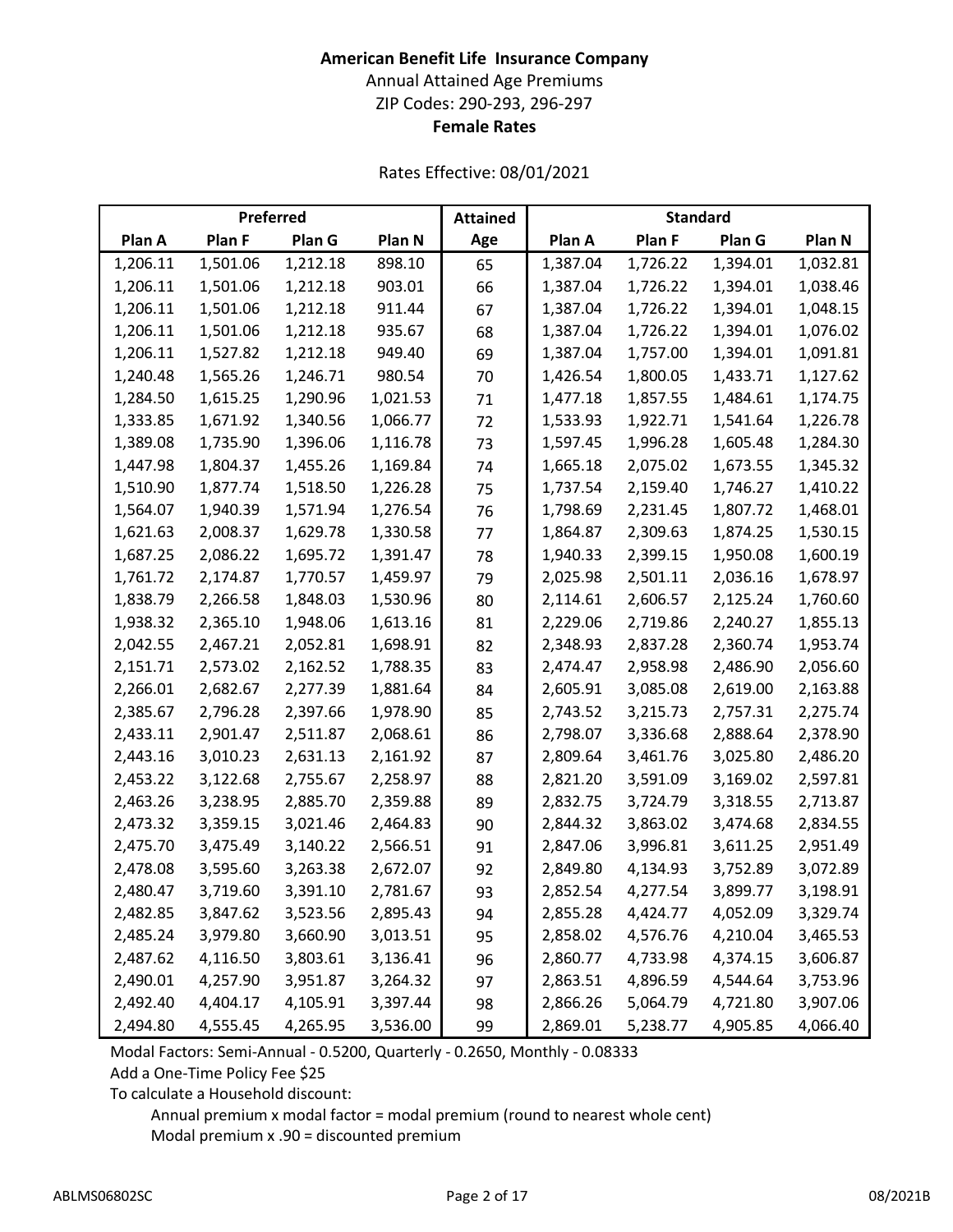# **American Benefit Life Insurance Company**

Annual Attained Age Premiums

ZIP Codes: 290-293, 296-297

**Male Rates**

Rates Effective: 08/01/2021

|          |          | Preferred |          | <b>Attained</b> |          | <b>Standard</b> |          |          |
|----------|----------|-----------|----------|-----------------|----------|-----------------|----------|----------|
| Plan A   | Plan F   | Plan G    | Plan N   | Age             | Plan A   | Plan F          | Plan G   | Plan N   |
| 1,387.04 | 1,726.22 | 1,394.01  | 1,032.81 | 65              | 1,595.09 | 1,985.17        | 1,603.11 | 1,187.73 |
| 1,387.04 | 1,726.22 | 1,394.01  | 1,038.46 | 66              | 1,595.09 | 1,985.17        | 1,603.11 | 1,194.22 |
| 1,387.04 | 1,726.22 | 1,394.01  | 1,048.15 | 67              | 1,595.09 | 1,985.17        | 1,603.11 | 1,205.37 |
| 1,387.04 | 1,726.22 | 1,394.01  | 1,076.02 | 68              | 1,595.09 | 1,985.17        | 1,603.11 | 1,237.42 |
| 1,387.04 | 1,757.00 | 1,394.01  | 1,091.81 | 69              | 1,595.09 | 2,020.54        | 1,603.11 | 1,255.58 |
| 1,426.54 | 1,800.05 | 1,433.71  | 1,127.62 | 70              | 1,640.53 | 2,070.05        | 1,648.77 | 1,296.77 |
| 1,477.18 | 1,857.55 | 1,484.61  | 1,174.75 | 71              | 1,698.76 | 2,136.18        | 1,707.30 | 1,350.97 |
| 1,533.93 | 1,922.71 | 1,541.64  | 1,226.78 | 72              | 1,764.02 | 2,211.11        | 1,772.88 | 1,410.80 |
| 1,597.45 | 1,996.28 | 1,605.48  | 1,284.30 | 73              | 1,837.07 | 2,295.72        | 1,846.30 | 1,476.95 |
| 1,665.18 | 2,075.02 | 1,673.55  | 1,345.32 | 74              | 1,914.96 | 2,386.28        | 1,924.58 | 1,547.12 |
| 1,737.54 | 2,159.40 | 1,746.27  | 1,410.22 | 75              | 1,998.17 | 2,483.31        | 2,008.22 | 1,621.76 |
| 1,798.69 | 2,231.45 | 1,807.72  | 1,468.01 | 76              | 2,068.49 | 2,566.16        | 2,078.88 | 1,688.22 |
| 1,864.87 | 2,309.63 | 1,874.25  | 1,530.15 | 77              | 2,144.60 | 2,656.07        | 2,155.38 | 1,759.68 |
| 1,940.33 | 2,399.15 | 1,950.08  | 1,600.19 | 78              | 2,231.39 | 2,759.03        | 2,242.60 | 1,840.21 |
| 2,025.98 | 2,501.11 | 2,036.16  | 1,678.97 | 79              | 2,329.87 | 2,876.26        | 2,341.58 | 1,930.81 |
| 2,114.61 | 2,606.57 | 2,125.24  | 1,760.60 | 80              | 2,431.80 | 2,997.55        | 2,444.02 | 2,024.70 |
| 2,229.06 | 2,719.86 | 2,240.27  | 1,855.13 | 81              | 2,563.42 | 3,127.84        | 2,576.30 | 2,133.40 |
| 2,348.93 | 2,837.28 | 2,360.74  | 1,953.74 | 82              | 2,701.27 | 3,262.88        | 2,714.85 | 2,246.81 |
| 2,474.47 | 2,958.98 | 2,486.90  | 2,056.60 | 83              | 2,845.64 | 3,402.82        | 2,859.93 | 2,365.10 |
| 2,605.91 | 3,085.08 | 2,619.00  | 2,163.88 | 84              | 2,996.79 | 3,547.84        | 3,011.85 | 2,488.47 |
| 2,743.52 | 3,215.73 | 2,757.31  | 2,275.74 | 85              | 3,155.05 | 3,698.09        | 3,170.90 | 2,617.10 |
| 2,798.07 | 3,336.68 | 2,888.64  | 2,378.90 | 86              | 3,217.79 | 3,837.19        | 3,321.94 | 2,735.73 |
| 2,809.64 | 3,461.76 | 3,025.80  | 2,486.20 | 87              | 3,231.09 | 3,981.03        | 3,479.67 | 2,859.14 |
| 2,821.20 | 3,591.09 | 3,169.02  | 2,597.81 | 88              | 3,244.38 | 4,129.75        | 3,644.38 | 2,987.48 |
| 2,832.75 | 3,724.79 | 3,318.55  | 2,713.87 | 89              | 3,257.67 | 4,283.51        | 3,816.34 | 3,120.95 |
| 2,844.32 | 3,863.02 | 3,474.68  | 2,834.55 | 90              | 3,270.96 | 4,442.48        | 3,995.89 | 3,259.73 |
| 2,847.06 | 3,996.81 | 3,611.25  | 2,951.49 | 91              | 3,274.12 | 4,596.33        | 4,152.94 | 3,394.21 |
| 2,849.80 | 4,134.93 | 3,752.89  | 3,072.89 | 92              | 3,277.27 | 4,755.18        | 4,315.82 | 3,533.82 |
| 2,852.54 | 4,277.54 | 3,899.77  | 3,198.91 | 93              | 3,280.42 | 4,919.18        | 4,484.74 | 3,678.75 |
| 2,855.28 | 4,424.77 | 4,052.09  | 3,329.74 | 94              | 3,283.57 | 5,088.49        | 4,659.90 | 3,829.20 |
| 2,858.02 | 4,576.76 | 4,210.04  | 3,465.53 | 95              | 3,286.72 | 5,263.28        | 4,841.55 | 3,985.36 |
| 2,860.77 | 4,733.98 | 4,374.15  | 3,606.87 | 96              | 3,289.88 | 5,444.08        | 5,030.26 | 4,147.90 |
| 2,863.51 | 4,896.59 | 4,544.64  | 3,753.96 | 97              | 3,293.04 | 5,631.08        | 5,226.34 | 4,317.06 |
| 2,866.26 | 5,064.79 | 4,721.80  | 3,907.06 | 98              | 3,296.20 | 5,824.51        | 5,430.06 | 4,493.12 |
| 2,869.01 | 5,238.77 | 4,905.85  | 4,066.40 | 99              | 3,299.37 | 6,024.58        | 5,641.72 | 4,676.36 |

Modal Factors: Semi-Annual - 0.5200, Quarterly - 0.2650, Monthly - 0.08333

Add a One-Time Policy Fee \$25

To calculate a Household discount: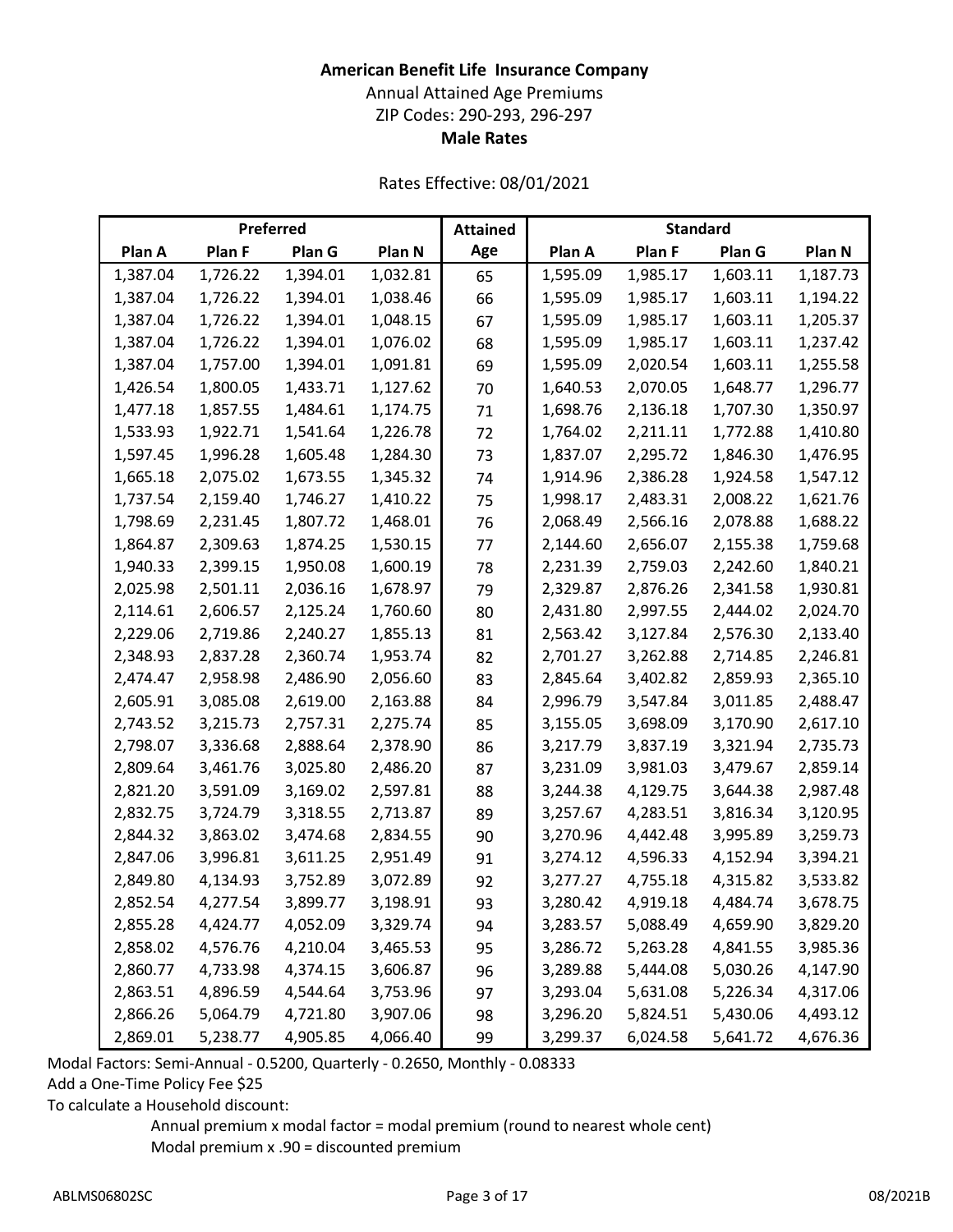# **American Benefit Life Insurance Company** Annual Attained Age Premiums ZIP Codes: 294-295, 298-299 **Female Rates**

Rates Effective: 08/01/2021

|          |          | Preferred |          | <b>Attained</b> |          | <b>Standard</b> |          |          |
|----------|----------|-----------|----------|-----------------|----------|-----------------|----------|----------|
| Plan A   | Plan F   | Plan G    | Plan N   | Age             | Plan A   | Plan F          | Plan G   | Plan N   |
| 1,319.63 | 1,642.34 | 1,326.27  | 982.62   | 65              | 1,517.58 | 1,888.69        | 1,525.21 | 1,130.02 |
| 1,319.63 | 1,642.34 | 1,326.27  | 988.00   | 66              | 1,517.58 | 1,888.69        | 1,525.21 | 1,136.19 |
| 1,319.63 | 1,642.34 | 1,326.27  | 997.22   | 67              | 1,517.58 | 1,888.69        | 1,525.21 | 1,146.80 |
| 1,319.63 | 1,642.34 | 1,326.27  | 1,023.73 | 68              | 1,517.58 | 1,888.69        | 1,525.21 | 1,177.29 |
| 1,319.63 | 1,671.62 | 1,326.27  | 1,038.75 | 69              | 1,517.58 | 1,922.36        | 1,525.21 | 1,194.57 |
| 1,357.23 | 1,712.58 | 1,364.04  | 1,072.82 | 70              | 1,560.81 | 1,969.46        | 1,568.65 | 1,233.74 |
| 1,405.40 | 1,767.28 | 1,412.46  | 1,117.67 | 71              | 1,616.21 | 2,032.38        | 1,624.33 | 1,285.32 |
| 1,459.39 | 1,829.28 | 1,466.73  | 1,167.17 | 72              | 1,678.30 | 2,103.67        | 1,686.73 | 1,342.24 |
| 1,519.82 | 1,899.28 | 1,527.46  | 1,221.89 | 73              | 1,747.80 | 2,184.16        | 1,756.58 | 1,405.17 |
| 1,584.26 | 1,974.19 | 1,592.23  | 1,279.95 | 74              | 1,821.90 | 2,270.32        | 1,831.06 | 1,471.94 |
| 1,653.10 | 2,054.47 | 1,661.42  | 1,341.69 | 75              | 1,901.08 | 2,362.64        | 1,910.63 | 1,542.95 |
| 1,711.28 | 2,123.01 | 1,719.89  | 1,396.68 | 76              | 1,967.98 | 2,441.47        | 1,977.86 | 1,606.18 |
| 1,774.25 | 2,197.39 | 1,783.18  | 1,455.81 | 77              | 2,040.39 | 2,527.01        | 2,050.65 | 1,674.17 |
| 1,846.05 | 2,282.57 | 1,855.32  | 1,522.43 | 78              | 2,122.95 | 2,624.95        | 2,133.62 | 1,750.79 |
| 1,927.52 | 2,379.56 | 1,937.21  | 1,597.38 | 79              | 2,216.66 | 2,736.51        | 2,227.80 | 1,836.99 |
| 2,011.86 | 2,479.90 | 2,021.96  | 1,675.05 | 80              | 2,313.63 | 2,851.89        | 2,325.26 | 1,926.31 |
| 2,120.75 | 2,587.70 | 2,131.40  | 1,764.98 | 81              | 2,438.86 | 2,975.84        | 2,451.11 | 2,029.73 |
| 2,234.79 | 2,699.41 | 2,246.02  | 1,858.80 | 82              | 2,570.01 | 3,104.32        | 2,582.93 | 2,137.62 |
| 2,354.23 | 2,815.19 | 2,366.05  | 1,956.67 | 83              | 2,707.36 | 3,237.47        | 2,720.96 | 2,250.16 |
| 2,479.28 | 2,935.16 | 2,491.74  | 2,058.73 | 84              | 2,851.17 | 3,375.44        | 2,865.50 | 2,367.54 |
| 2,610.20 | 3,059.46 | 2,623.32  | 2,165.15 | 85              | 3,001.73 | 3,518.39        | 3,016.82 | 2,489.93 |
| 2,662.11 | 3,174.55 | 2,748.28  | 2,263.30 | 86              | 3,061.42 | 3,650.72        | 3,160.52 | 2,602.79 |
| 2,673.11 | 3,293.55 | 2,878.77  | 2,365.40 | 87              | 3,074.08 | 3,787.57        | 3,310.58 | 2,720.20 |
| 2,684.11 | 3,416.58 | 3,015.03  | 2,471.57 | 88              | 3,086.72 | 3,929.07        | 3,467.28 | 2,842.31 |
| 2,695.10 | 3,543.79 | 3,157.30  | 2,581.99 | 89              | 3,099.36 | 4,075.36        | 3,630.89 | 2,969.29 |
| 2,706.10 | 3,675.31 | 3,305.83  | 2,696.81 | 90              | 3,112.02 | 4,226.60        | 3,801.71 | 3,101.33 |
| 2,708.70 | 3,802.59 | 3,435.77  | 2,808.07 | 91              | 3,115.02 | 4,372.98        | 3,951.13 | 3,229.28 |
| 2,711.32 | 3,934.01 | 3,570.52  | 2,923.56 | 92              | 3,118.01 | 4,524.10        | 4,106.10 | 3,362.10 |
| 2,713.93 | 4,069.68 | 3,710.26  | 3,043.47 | 93              | 3,121.01 | 4,680.14        | 4,266.81 | 3,499.99 |
| 2,716.53 | 4,209.75 | 3,855.19  | 3,167.94 | 94              | 3,124.01 | 4,841.22        | 4,433.46 | 3,643.13 |
| 2,719.14 | 4,354.37 | 4,005.46  | 3,297.14 | 95              | 3,127.01 | 5,007.52        | 4,606.28 | 3,791.70 |
| 2,721.75 | 4,503.94 | 4,161.59  | 3,431.60 | 96              | 3,130.01 | 5,179.53        | 4,785.83 | 3,946.34 |
| 2,724.37 | 4,658.65 | 4,323.81  | 3,571.55 | 97              | 3,133.02 | 5,357.44        | 4,972.37 | 4,107.28 |
| 2,726.98 | 4,818.68 | 4,492.35  | 3,717.20 | 98              | 3,136.03 | 5,541.47        | 5,166.20 | 4,274.78 |
| 2,729.60 | 4,984.20 | 4,667.45  | 3,868.80 | 99              | 3,139.04 | 5,731.83        | 5,367.57 | 4,449.12 |

Modal Factors: Semi-Annual - 0.5200, Quarterly - 0.2650, Monthly - 0.08333 Add a One-Time Policy Fee \$25

To calculate a Household discount: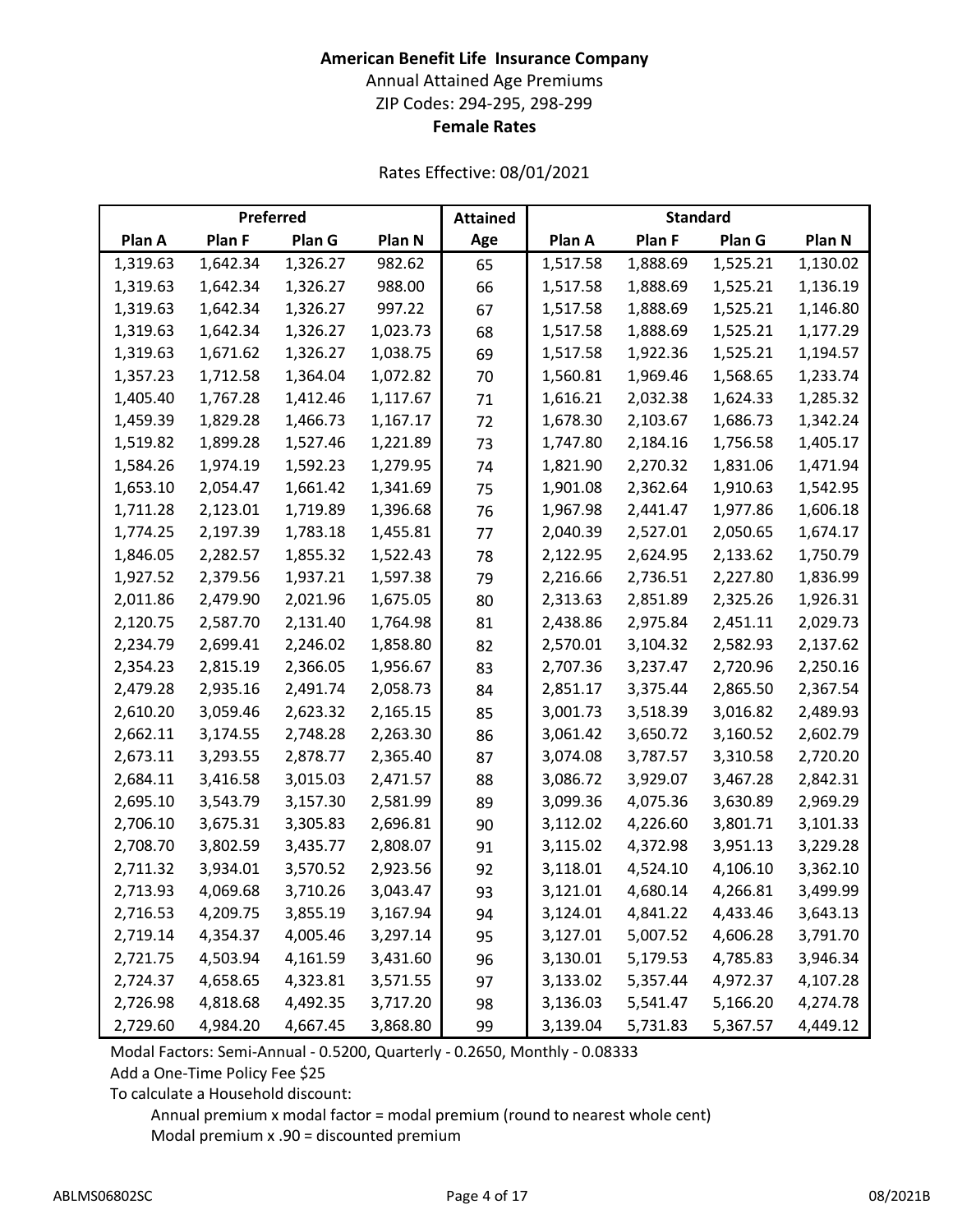# **American Benefit Life Insurance Company**

Annual Attained Age Premiums

ZIP Codes: 294-295, 298-299

# **Male Rates**

Rates Effective: 08/01/2021

|          |          | Preferred |          | <b>Attained</b> |          | <b>Standard</b> |          |          |
|----------|----------|-----------|----------|-----------------|----------|-----------------|----------|----------|
| Plan A   | Plan F   | Plan G    | Plan N   | Age             | Plan A   | Plan F          | Plan G   | Plan N   |
| 1,517.58 | 1,888.69 | 1,525.21  | 1,130.02 | 65              | 1,745.21 | 2,172.01        | 1,753.99 | 1,299.52 |
| 1,517.58 | 1,888.69 | 1,525.21  | 1,136.19 | 66              | 1,745.21 | 2,172.01        | 1,753.99 | 1,306.62 |
| 1,517.58 | 1,888.69 | 1,525.21  | 1,146.80 | 67              | 1,745.21 | 2,172.01        | 1,753.99 | 1,318.82 |
| 1,517.58 | 1,888.69 | 1,525.21  | 1,177.29 | 68              | 1,745.21 | 2,172.01        | 1,753.99 | 1,353.88 |
| 1,517.58 | 1,922.36 | 1,525.21  | 1,194.57 | 69              | 1,745.21 | 2,210.71        | 1,753.99 | 1,373.75 |
| 1,560.81 | 1,969.46 | 1,568.65  | 1,233.74 | 70              | 1,794.93 | 2,264.88        | 1,803.95 | 1,418.81 |
| 1,616.21 | 2,032.38 | 1,624.33  | 1,285.32 | 71              | 1,858.64 | 2,337.23        | 1,867.98 | 1,478.12 |
| 1,678.30 | 2,103.67 | 1,686.73  | 1,342.24 | 72              | 1,930.05 | 2,419.22        | 1,939.74 | 1,543.58 |
| 1,747.80 | 2,184.16 | 1,756.58  | 1,405.17 | 73              | 2,009.97 | 2,511.79        | 2,020.07 | 1,615.95 |
| 1,821.90 | 2,270.32 | 1,831.06  | 1,471.94 | 74              | 2,095.19 | 2,610.87        | 2,105.72 | 1,692.73 |
| 1,901.08 | 2,362.64 | 1,910.63  | 1,542.95 | 75              | 2,186.23 | 2,717.03        | 2,197.22 | 1,774.40 |
| 1,967.98 | 2,441.47 | 1,977.86  | 1,606.18 | 76              | 2,263.17 | 2,807.68        | 2,274.54 | 1,847.11 |
| 2,040.39 | 2,527.01 | 2,050.65  | 1,674.17 | 77              | 2,346.45 | 2,906.05        | 2,358.24 | 1,925.30 |
| 2,122.95 | 2,624.95 | 2,133.62  | 1,750.79 | 78              | 2,441.40 | 3,018.70        | 2,453.67 | 2,013.41 |
| 2,216.66 | 2,736.51 | 2,227.80  | 1,836.99 | 79              | 2,549.15 | 3,146.97        | 2,561.96 | 2,112.53 |
| 2,313.63 | 2,851.89 | 2,325.26  | 1,926.31 | 80              | 2,660.67 | 3,279.67        | 2,674.05 | 2,215.26 |
| 2,438.86 | 2,975.84 | 2,451.11  | 2,029.73 | 81              | 2,804.68 | 3,422.22        | 2,818.77 | 2,334.19 |
| 2,570.01 | 3,104.32 | 2,582.93  | 2,137.62 | 82              | 2,955.51 | 3,569.97        | 2,970.36 | 2,458.28 |
| 2,707.36 | 3,237.47 | 2,720.96  | 2,250.16 | 83              | 3,113.46 | 3,723.09        | 3,129.10 | 2,587.70 |
| 2,851.17 | 3,375.44 | 2,865.50  | 2,367.54 | 84              | 3,278.84 | 3,881.75        | 3,295.32 | 2,722.67 |
| 3,001.73 | 3,518.39 | 3,016.82  | 2,489.93 | 85              | 3,451.99 | 4,046.14        | 3,469.34 | 2,863.41 |
| 3,061.42 | 3,650.72 | 3,160.52  | 2,602.79 | 86              | 3,520.64 | 4,198.34        | 3,634.60 | 2,993.21 |
| 3,074.08 | 3,787.57 | 3,310.58  | 2,720.20 | 87              | 3,535.19 | 4,355.71        | 3,807.17 | 3,128.23 |
| 3,086.72 | 3,929.07 | 3,467.28  | 2,842.31 | 88              | 3,549.73 | 4,518.43        | 3,987.38 | 3,268.65 |
| 3,099.36 | 4,075.36 | 3,630.89  | 2,969.29 | 89              | 3,564.27 | 4,686.67        | 4,175.52 | 3,414.68 |
| 3,112.02 | 4,226.60 | 3,801.71  | 3,101.33 | 90              | 3,578.82 | 4,860.60        | 4,371.97 | 3,566.53 |
| 3,115.02 | 4,372.98 | 3,951.13  | 3,229.28 | 91              | 3,582.27 | 5,028.93        | 4,543.80 | 3,713.67 |
| 3,118.01 | 4,524.10 | 4,106.10  | 3,362.10 | 92              | 3,585.71 | 5,202.73        | 4,722.02 | 3,866.42 |
| 3,121.01 | 4,680.14 | 4,266.81  | 3,499.99 | 93              | 3,589.17 | 5,382.16        | 4,906.83 | 4,024.99 |
| 3,124.01 | 4,841.22 | 4,433.46  | 3,643.13 | 94              | 3,592.61 | 5,567.41        | 5,098.48 | 4,189.60 |
| 3,127.01 | 5,007.52 | 4,606.28  | 3,791.70 | 95              | 3,596.06 | 5,758.65        | 5,297.22 | 4,360.45 |
| 3,130.01 | 5,179.53 | 4,785.83  | 3,946.34 | 96              | 3,599.52 | 5,956.46        | 5,503.70 | 4,538.29 |
| 3,133.02 | 5,357.44 | 4,972.37  | 4,107.28 | 97              | 3,602.97 | 6,161.06        | 5,718.23 | 4,723.37 |
| 3,136.03 | 5,541.47 | 5,166.20  | 4,274.78 | 98              | 3,606.43 | 6,372.70        | 5,941.13 | 4,916.00 |
| 3,139.04 | 5,731.83 | 5,367.57  | 4,449.12 | 99              | 3,609.89 | 6,591.60        | 6,172.71 | 5,116.48 |

Modal Factors: Semi-Annual - 0.5200, Quarterly - 0.2650, Monthly - 0.08333 Add a One-Time Policy Fee \$25

To calculate a Household discount: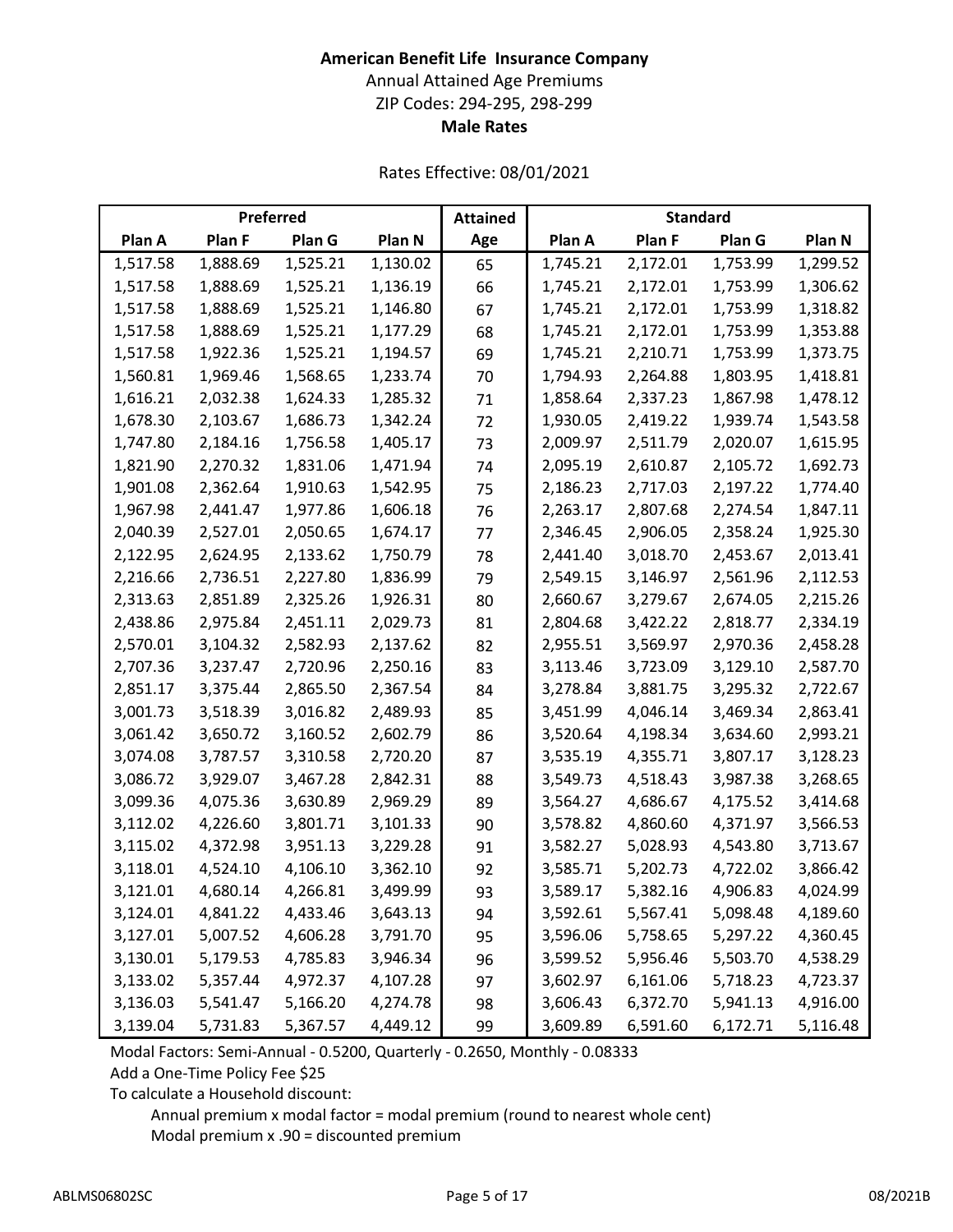### **PREMIUM INFORMATION**

American Benefit Life Insurance Company can only raise your premium if we raise the premium for all policies like yours in this state. Premiums for this policy will increase due to the increase in your age. Upon attainment of an age requiring a rate increase, the renewal premium for the policy will be the renewal premium then in effect for your attained age.

### **HOUSEHOLD DISCOUNT**

You are eligible for a Household Premium Discount if: (1) you reside with your spouse (including civil union/domestic partner) or (2) for the past year you have resided with at least one, but not more than three, other adults who are 50 years old or older. For the purpose of this discount, a civil union partner or domestic partner will be considered a legal spouse when such partnerships are valid and recognized in your state of residence. We may request additional documentation to determine eligibility. The discounted rate will be 10 percent lower than the individual rate and will be removed if the other adult or spouse no longer resides with you (other than in the case of his/her death).

### **DISCLOSURES**

Use this outline to compare benefits and premium among policies.

### **READ YOUR POLICY VERY CAREFULLY**

This is only an outline describing your policy's most important features. The policy is your insurance contract. You must read the policy itself to understand all of the rights and duties of both you and your insurance company.

### **RIGHT TO RETURN POLICY**

If you find that you are not satisfied with your policy, you may return it to American Benefit Life Insurance Company's administrative office, 1021 Reams Fleming Boulevard, Franklin, TN 37064. If you send the policy back to us within 30 days after you receive it, we will treat the policy as if it had never been issued and return all your payments.

### **POLICY REPLACEMENT**

If you are replacing another health insurance policy, do NOT cancel it until you have actually received your new policy and are sure you want to keep it.

## **NOTICE**

The policy may not cover all of your medical costs.

Neither American Benefit Life Insurance Company nor its agents are connected with Medicare.

This outline of coverage does not give all the details of Medicare coverage. Contact your local Social Security Office or consult *Medicare & You* for more details.

# **COMPLETE ANSWERS ARE VERY IMPORTANT**

When you fill out the application for the new policy, be sure to answer truthfully and completely any questions about your medical and health history. The company may cancel your policy and refuse to pay any claims if you leave out or falsify important medical information.

Review the application carefully before you sign it. Be certain that all information has been properly recorded.

THE FOLLOWING CHARTS DESCRIBE PLANS A, F, G and N OFFERED BY AMERICAN BENEFIT LIFE INSURANCE COMPANY.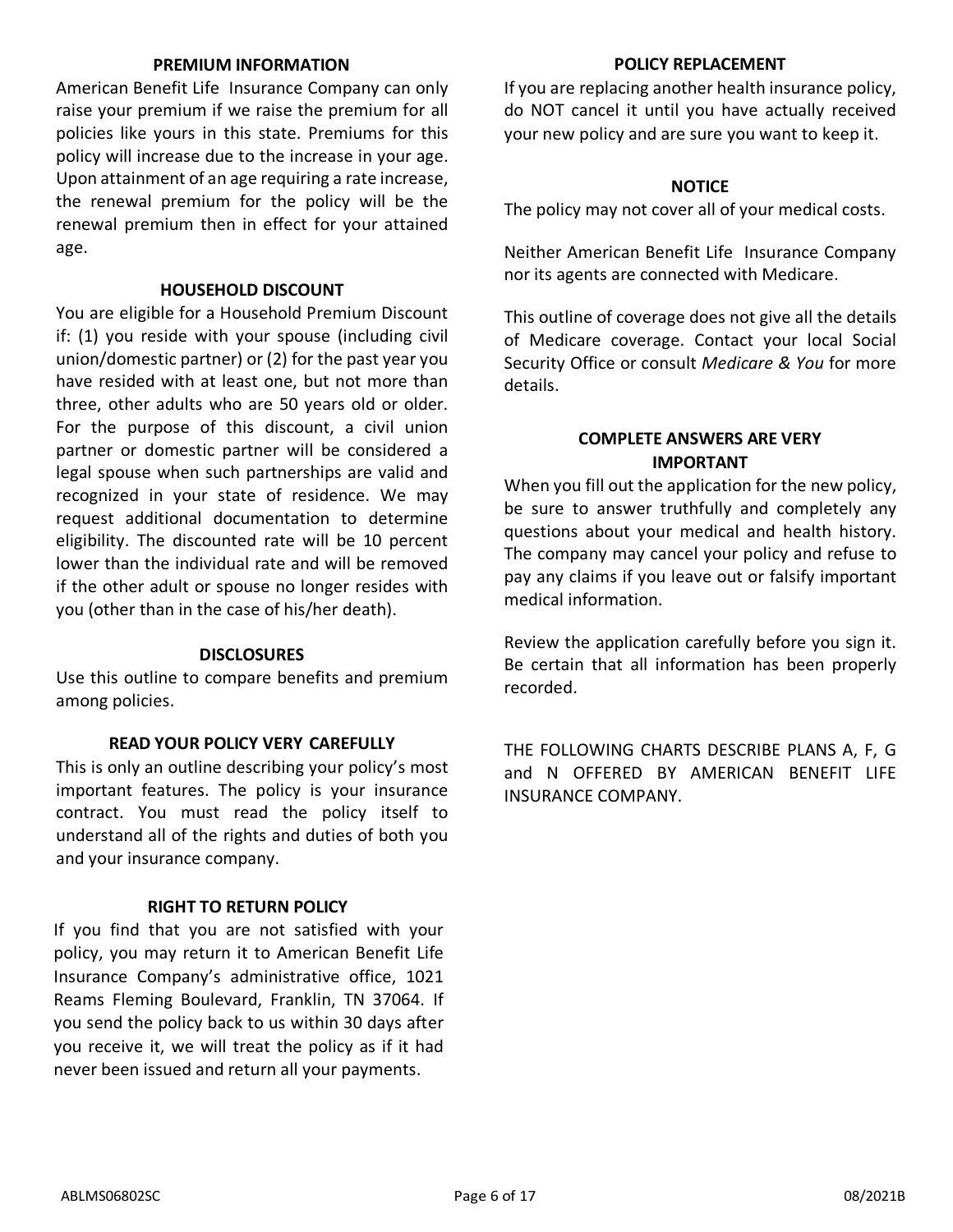### **PLAN A**

### **MEDICARE (PART A) – HOSPITAL SERVICES – PER BENEFIT PERIOD**

\*A benefit period begins on the first day you receive service as an inpatient in a hospital and ends after you have been out of the hospital and have not received skilled care in any other facility for 60 days in a row.

| <b>SERVICES</b>                       | <b>MEDICARE PAYS</b>      | <b>PLAN PAYS</b>    | <b>YOU PAY</b>                 |
|---------------------------------------|---------------------------|---------------------|--------------------------------|
| <b>HOSPITALIZATION*</b>               |                           |                     |                                |
| Semiprivate room and board,           |                           |                     |                                |
| general nursing and miscellaneous     |                           |                     |                                |
| services and supplies                 |                           |                     |                                |
| First 60 days                         | All but \$1,556           | \$0                 | \$1,556<br>(Part A Deductible) |
| 61st thru 90th day                    | All but \$389 a day       | $$389a$ day         | \$0                            |
| 91st day and after                    |                           |                     |                                |
| While using 60 lifetime reserve days  | All but \$778 a day       | $$778a$ day         | \$0                            |
| Once lifetime reserve days are used:  |                           |                     |                                |
| Additional 365 days                   | \$0                       | 100% of Medicare    | $$0**$$                        |
|                                       |                           | Eligible Expenses   |                                |
| Beyond the Additional 365 days        | \$0                       | \$0                 | All costs                      |
| <b>SKILLED NURSING FACILITY CARE*</b> |                           |                     |                                |
| You must meet Medicare's              |                           |                     |                                |
| requirements, including having been   |                           |                     |                                |
| in a hospital for at least 3 days and |                           |                     |                                |
| entered a Medicare-Approved facility  |                           |                     |                                |
| within 30 days after leaving the      |                           |                     |                                |
| hospital                              |                           |                     |                                |
| First 20 days                         | All approved amounts      | \$0                 | \$0                            |
| 21st thru 100th day                   | All but \$194.50 a day    | \$0                 | Up to \$194.50 a               |
| 101st day and after                   | \$0                       | \$0                 | day<br>All costs               |
| <b>BLOOD</b>                          |                           |                     |                                |
| First 3 pints                         | \$0                       | 3 pints             | \$0                            |
| <b>Additional amounts</b>             | 100%                      | \$0                 | \$0                            |
| <b>HOSPICE CARE</b>                   |                           |                     |                                |
| You must meet Medicare's              | All but very limited      | Medicare copayment/ | \$0                            |
| requirements, including a doctor's    | copayment/coinsurance for | coinsurance         |                                |
| certification of terminal illness.    | outpatient drugs and      |                     |                                |
|                                       | inpatient respite care    |                     |                                |

\*\*NOTICE: When your Medicare Part A hospital benefits are exhausted, the insurer stands in the place of Medicare and will pay whatever amount Medicare would have paid for up to an additional 365 days as provided in the policy's "Core Benefits." During this time the hospital is prohibited from billing you for the balance based on any difference between its billed charges and the amount Medicare would have paid.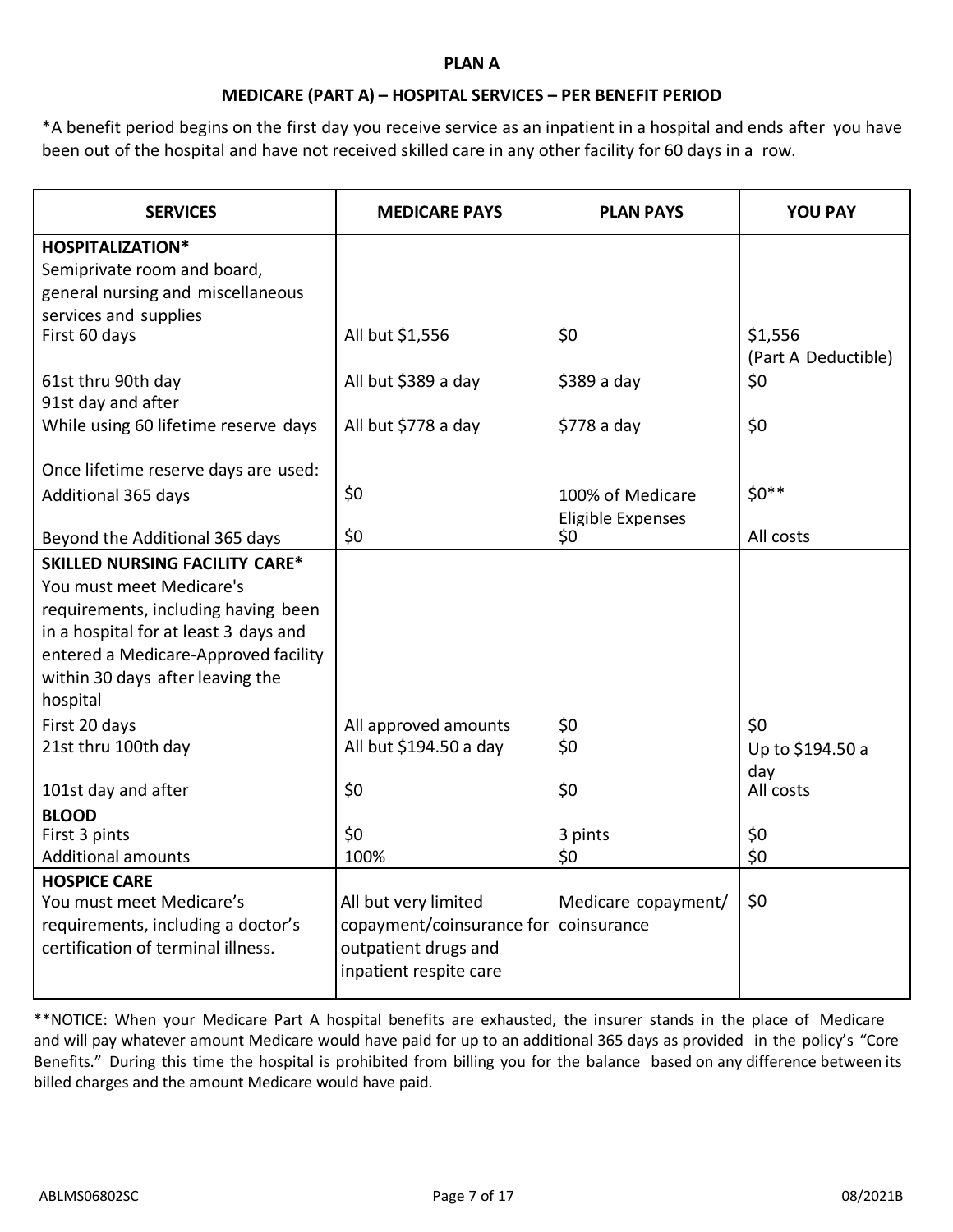### **PLAN A**

# **MEDICARE (PART B) – MEDICAL SERVICES – PER CALENDAR YEAR**

\*Once you have been billed \$233 of Medicare-Approved amounts for covered services (which are noted with an asterisk), your Part B deductible will have been met for the calendar year.

| <b>SERVICES</b>                                                                                                                                                                                                                                                                           | <b>MEDICARE PAYS</b> | <b>PLAN PAYS</b> | <b>YOU PAY</b>               |
|-------------------------------------------------------------------------------------------------------------------------------------------------------------------------------------------------------------------------------------------------------------------------------------------|----------------------|------------------|------------------------------|
| <b>MEDICAL EXPENSES -</b><br>IN OR OUT OF THE HOSPITAL<br>AND OUTPATIENT HOSPITAL<br>TREATMENT, such as physician's<br>services, inpatient and outpatient<br>medical and surgical services and<br>supplies, physical and speech therapy,<br>diagnostic test, durable medical<br>equipment |                      |                  |                              |
| First \$233 of Medicare-Approved<br>amounts*                                                                                                                                                                                                                                              | \$0                  | \$0              | \$233<br>(Part B Deductible) |
| Remainder of Medicare-Approved<br>Amounts                                                                                                                                                                                                                                                 | Generally 80%        | Generally 20%    | \$0                          |
| Part B Excess Charges (Above                                                                                                                                                                                                                                                              |                      |                  |                              |
| Medicare-Approved                                                                                                                                                                                                                                                                         | \$0                  | \$0              | All costs                    |
| <b>BLOOD</b>                                                                                                                                                                                                                                                                              |                      |                  |                              |
| First 3 pints<br>Next \$233 of Medicare-Approved                                                                                                                                                                                                                                          | \$0<br>\$0           | All costs<br>\$0 | \$0<br>\$233                 |
| amounts*                                                                                                                                                                                                                                                                                  |                      |                  | (Part B Deductible)          |
| Remainder of Medicare-Approved<br>Amounts                                                                                                                                                                                                                                                 | 80%                  | 20%              | \$0                          |
| <b>CLINICAL LABORATORY SERVICES -</b>                                                                                                                                                                                                                                                     |                      |                  |                              |
| <b>TESTS FOR DIAGNOSTIC</b>                                                                                                                                                                                                                                                               |                      |                  |                              |
| <b>SERVICES</b>                                                                                                                                                                                                                                                                           | 100%                 | \$0              | \$0                          |

# **PARTS A & B**

| <b>SERVICES</b>                                                                                                                               | <b>MEDICARE PAYS</b> | <b>PLAN PAYS</b> | <b>YOU PAY</b>               |
|-----------------------------------------------------------------------------------------------------------------------------------------------|----------------------|------------------|------------------------------|
| <b>HOME HEALTH CARE -</b><br><b>MEDICARE APPROVED</b><br><b>SERVICES</b><br>Medically necessary skilled care<br>services and medical supplies | 100%                 | \$0              | \$0                          |
| Durable medical equipment                                                                                                                     |                      |                  |                              |
| First \$233 of Medicare<br>Approved amounts*                                                                                                  | \$0                  | \$0              | \$233<br>(Part B Deductible) |
| Remainder of Medicare Approved<br>amounts                                                                                                     | 80%                  | 20%              | \$0                          |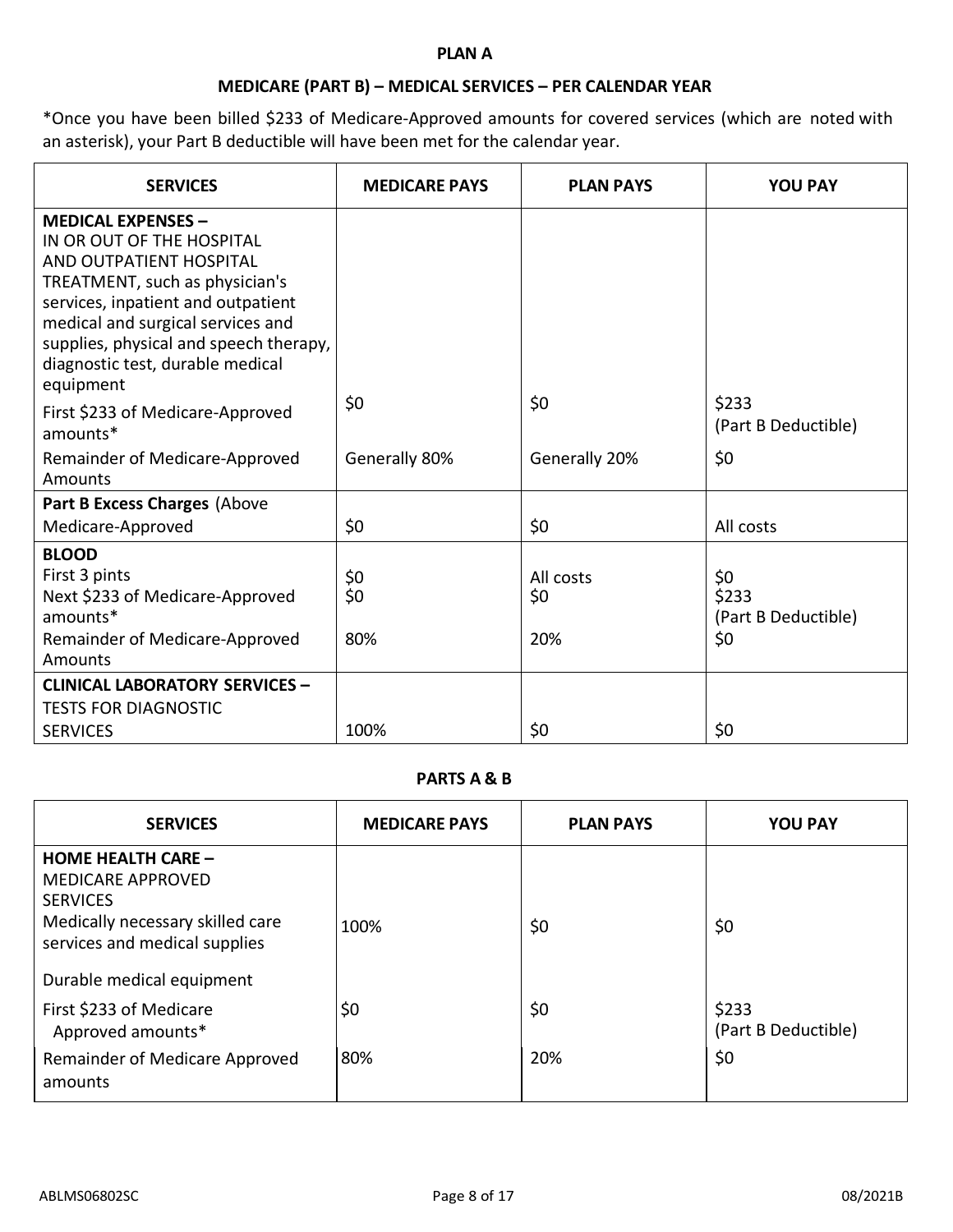### **PLAN F**

### **MEDICARE (PART A) – HOSPITAL SERVICES – PER BENEFIT PERIOD**

\*A benefit period begins on the first day you receive service as an inpatient in a hospital and ends after you have been out of the hospital and have not received skilled care in any other facility for 60 days in a row.

| <b>SERVICES</b>                       | <b>MEDICARE PAYS</b>              | <b>PLAN PAYS</b>         | <b>YOU PAY</b> |
|---------------------------------------|-----------------------------------|--------------------------|----------------|
| <b>HOSPITALIZATION*</b>               |                                   |                          |                |
| Semiprivate room and board, general   |                                   |                          |                |
| nursing and miscellaneous services    |                                   |                          |                |
| and supplies                          |                                   |                          |                |
| First 60 days                         | All but \$1,556                   | \$1,556                  | \$0            |
|                                       |                                   | (Part A Deductible)      |                |
| 61st thru 90th day                    | All but \$389 a day               | $$389a$ day              | \$0            |
| 91st day and after                    |                                   |                          |                |
| While using 60 lifetime reserve days  | All but \$778 a day               | $$778a$ day              | \$0            |
| Once lifetime reserve days are used:  |                                   |                          |                |
| Additional 365 days                   | \$0                               | 100% of Medicare         | $$0**$$        |
|                                       |                                   | <b>Eligible Expenses</b> |                |
| Beyond the Additional 365 days        | \$0                               | \$0                      | All costs      |
| <b>SKILLED NURSING FACILITY CARE*</b> |                                   |                          |                |
| You must meet Medicare's              |                                   |                          |                |
| requirements, including having been   |                                   |                          |                |
| in a hospital for at least 3 days and |                                   |                          |                |
| entered a Medicare-Approved facility  |                                   |                          |                |
| within 30 days after leaving the      |                                   |                          |                |
| hospital                              |                                   |                          |                |
| First 20 days                         | All approved                      | \$0                      | \$0            |
| 21st thru 100th day                   | amounts<br>All but \$194.50 a day | Up to \$194.50 a day     | \$0            |
|                                       | \$0                               |                          | All costs      |
| 101st day and after                   |                                   | \$0                      |                |
| <b>BLOOD</b><br>First 3 pints         | \$0                               | 3 pints                  | \$0            |
| <b>Additional amounts</b>             | 100%                              | \$0                      | \$0            |
| <b>HOSPICE CARE</b>                   |                                   |                          |                |
| You must meet Medicare's              | All but very limited              | Medicare                 | \$0            |
| requirements, including a doctor's    | copayment/                        | copayment/               |                |
| certification of terminal illness.    | coinsurance for                   | coinsurance              |                |
|                                       | outpatient drugs and              |                          |                |
|                                       | inpatient respite care            |                          |                |
|                                       |                                   |                          |                |

\*\*NOTICE: When your Medicare Part A hospital benefits are exhausted, the insurer stands in the place of Medicare and will pay whatever amount Medicare would have paid for up to an additional 365 days as provided in the policy's "Core Benefits." During this time the hospital is prohibited from billing you for the balance based on any difference between its billed charges and the amount Medicare would have paid.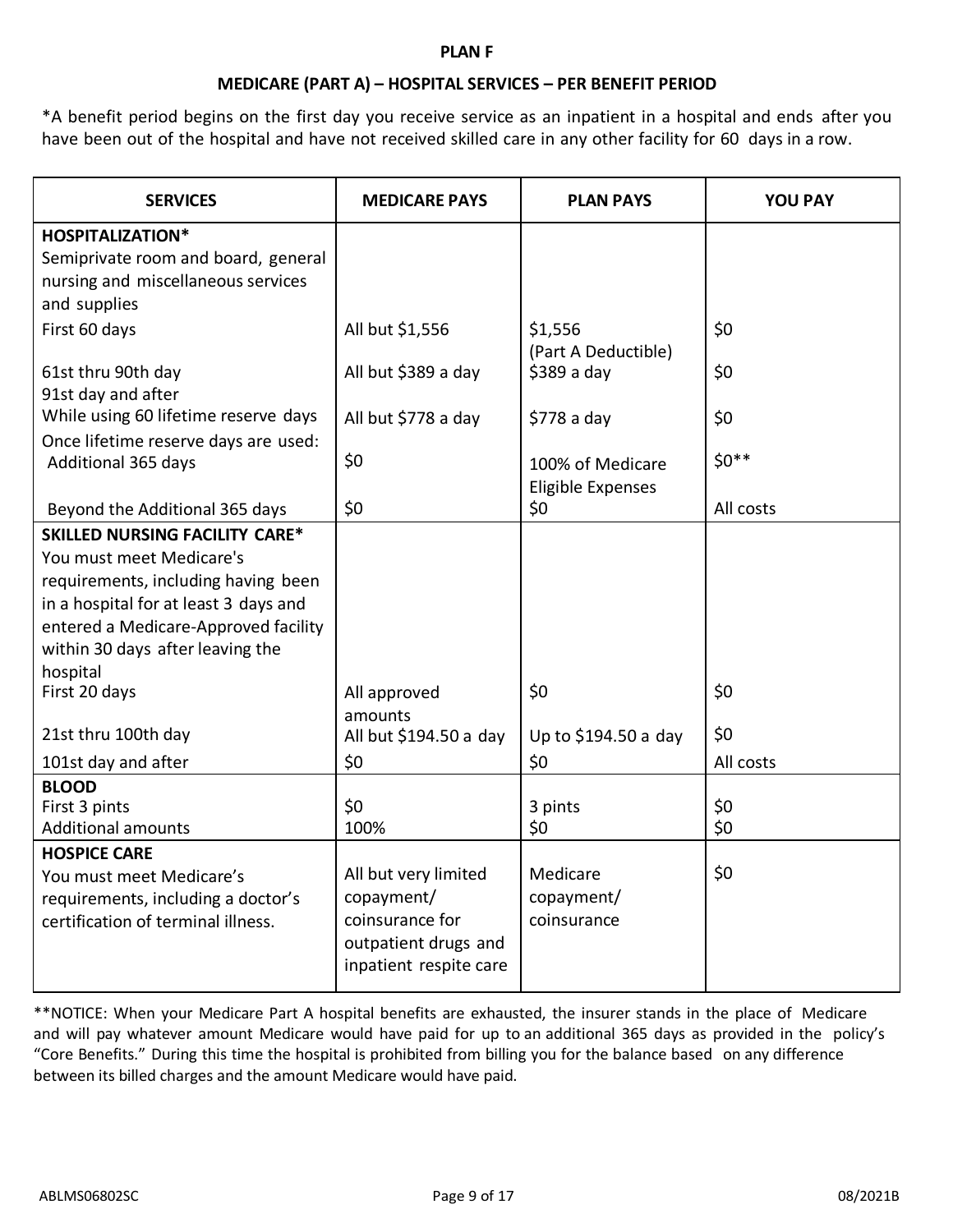### **PLAN F**

# **MEDICARE (PART B) – MEDICAL SERVICES – PER CALENDAR YEAR**

\*Once you have been billed \$233 of Medicare-Approved amounts for covered services (which are noted with an asterisk), your Part B deductible will have been met for the calendar year.

| <b>SERVICES</b>                                                                                                                                                                                                                                                                           | <b>MEDICARE PAYS</b> | <b>PLAN PAYS</b>                                 | <b>YOU PAY</b>    |
|-------------------------------------------------------------------------------------------------------------------------------------------------------------------------------------------------------------------------------------------------------------------------------------------|----------------------|--------------------------------------------------|-------------------|
| <b>MEDICAL EXPENSES -</b><br>IN OR OUT OF THE HOSPITAL<br>AND OUTPATIENT HOSPITAL<br>TREATMENT, such as physician's<br>services, inpatient and outpatient<br>medical and surgical services and<br>supplies, physical and speech<br>therapy, diagnostic test, durable<br>medical equipment |                      |                                                  |                   |
| First \$233 of Medicare-Approved<br>amounts*                                                                                                                                                                                                                                              | \$0                  | \$233<br>(Part B Deductible)                     | \$0               |
| Remainder of Medicare-Approved<br>amounts                                                                                                                                                                                                                                                 | Generally 80%        | Generally 20%                                    | \$0               |
| Part B Excess Charges (Above                                                                                                                                                                                                                                                              |                      |                                                  |                   |
| Medicare-Approved amounts)                                                                                                                                                                                                                                                                | \$0                  | 100%                                             | \$0               |
| <b>BLOOD</b><br>First 3 pints<br>Next \$233 of Medicare-Approved<br>amounts*<br>Remainder of Medicare-Approved<br>amounts                                                                                                                                                                 | \$0<br>\$0<br>80%    | All costs<br>\$233<br>(Part B Deductible)<br>20% | \$0<br>\$0<br>\$0 |
| <b>CLINICAL LABORATORY SERVICES -</b><br><b>TESTS FOR DIAGNOSTIC SERVICES</b>                                                                                                                                                                                                             | 100%                 | \$0                                              | \$0               |

## **PARTS A & B**

| <b>SERVICES</b>                                                                                                                     | <b>MEDICARE PAYS</b> | <b>PLAN PAYS</b>                    | <b>YOU PAY</b> |
|-------------------------------------------------------------------------------------------------------------------------------------|----------------------|-------------------------------------|----------------|
| <b>HOME HEALTH CARE -</b><br><b>MEDICARE APPROVED SERVICES</b><br>Medically necessary skilled care<br>services and medical supplies | 100%                 | \$0                                 | \$0            |
| Durable medical equipment<br>First \$233 of Medicare<br>Approved amounts*<br>Remainder of Medicare Approved<br>amounts              | \$0<br>80%           | \$233<br>(Part B Deductible)<br>20% | \$0<br>\$0     |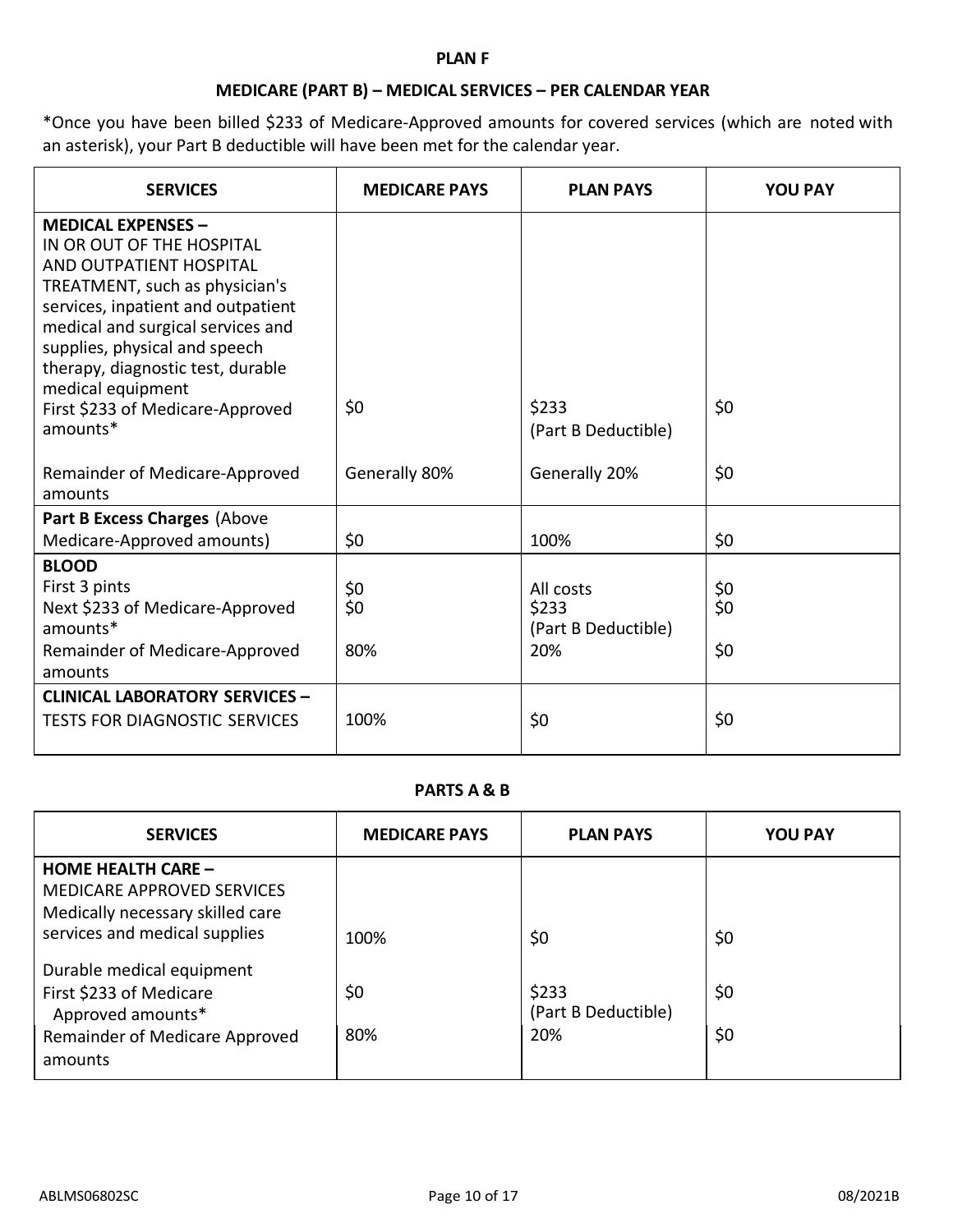### **PLAN F**

### **OTHER BENEFITS – NOT COVERED BY MEDICARE**

| <b>SERVICES</b>                                                                                                                                                                                                                         | <b>MEDICARE PAYS</b> | <b>PLAN PAYS</b>                                           | <b>YOU PAY</b>                                                    |
|-----------------------------------------------------------------------------------------------------------------------------------------------------------------------------------------------------------------------------------------|----------------------|------------------------------------------------------------|-------------------------------------------------------------------|
| <b>FOREIGN TRAVEL-</b><br><b>NOT COVERED BY MEDICARE</b><br>Medically necessary emergency care<br>services beginning during the first 60<br>days of each trip outside the USA<br>First \$250 each calendar year<br>Remainder of charges | \$0<br>\$0           | \$0<br>80% to a lifetime<br>maximum benefit of<br>\$50,000 | \$250<br>20% and amounts<br>over the \$50,000<br>lifetime maximum |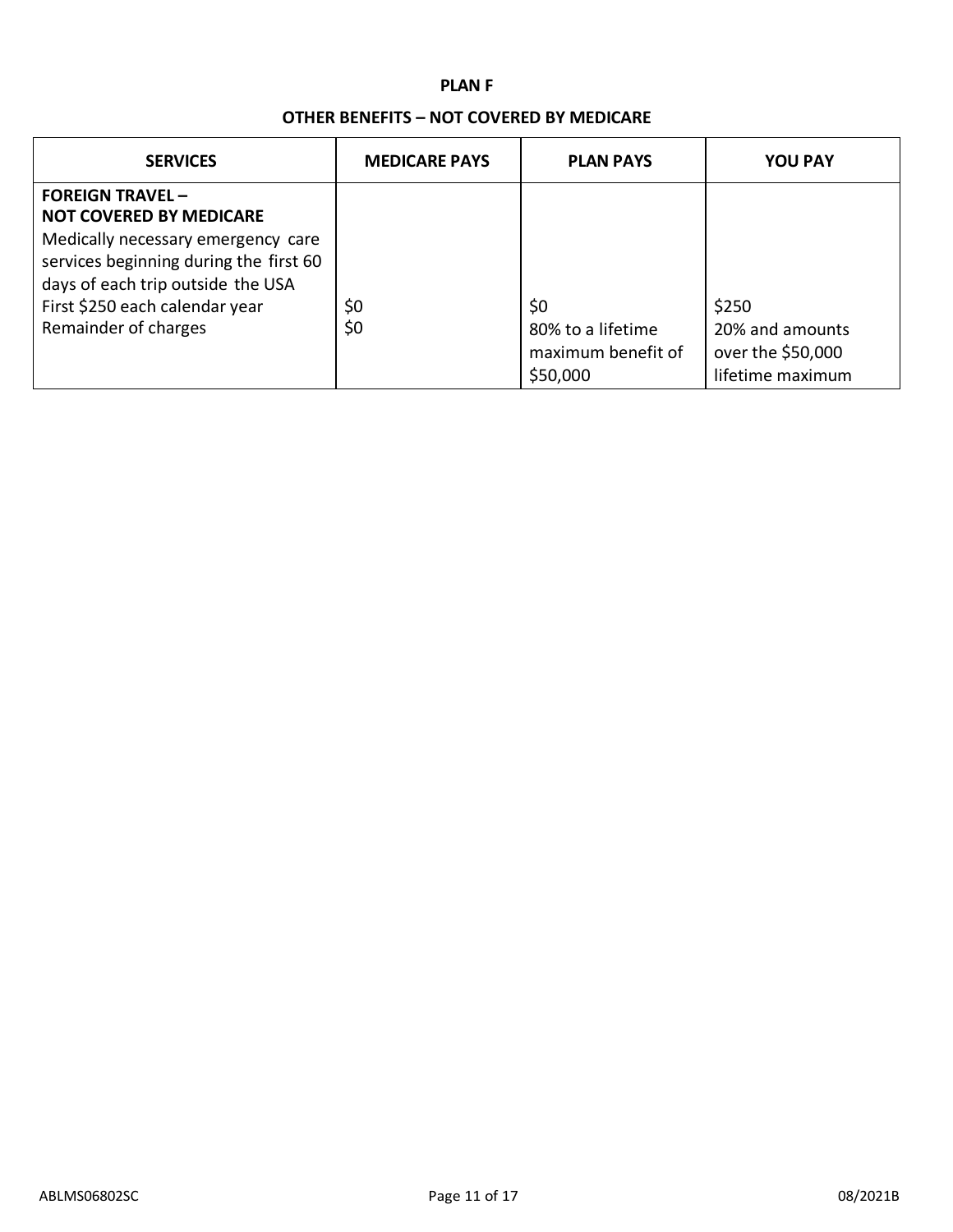### **PLAN G**

## **MEDICARE (PART A) – HOSPITAL SERVICES – PER BENEFIT PERIOD**

\*A benefit period begins on the first day you receive service as an inpatient in a hospital and ends after you have been out of the hospital and have not received skilled care in any other facility for 60 days in a row.

| <b>SERVICES</b>                                                                                                                                                                                                                           | <b>MEDICARE PAYS</b>                                                                                    | <b>PLAN PAYS</b>                      | <b>YOU PAY</b> |
|-------------------------------------------------------------------------------------------------------------------------------------------------------------------------------------------------------------------------------------------|---------------------------------------------------------------------------------------------------------|---------------------------------------|----------------|
| <b>HOSPITALIZATION*</b><br>Semiprivate room and board, general<br>nursing and miscellaneous services<br>and supplies                                                                                                                      |                                                                                                         |                                       |                |
| First 60 days                                                                                                                                                                                                                             | All but \$1,556                                                                                         | \$1,556<br>(Part A Deductible)        | \$0            |
| 61st thru 90th day<br>91st day and after                                                                                                                                                                                                  | All but \$389 a day                                                                                     | $$389a$ day                           | \$0            |
| While using 60 lifetime reserve days                                                                                                                                                                                                      | All but \$778 a day                                                                                     | $$778a$ day                           | \$0            |
| Once lifetime reserve days are used:                                                                                                                                                                                                      |                                                                                                         |                                       |                |
| Additional 365 days                                                                                                                                                                                                                       | \$0                                                                                                     | 100% of Medicare<br>Eligible Expenses | $$0**$$        |
| Beyond the Additional 365 days                                                                                                                                                                                                            | \$0                                                                                                     | \$0                                   | All costs      |
| <b>SKILLED NURSING FACILITY CARE*</b><br>You must meet Medicare's<br>requirements, including having been<br>in a hospital for at least 3 days and<br>entered a Medicare-Approved facility<br>within 30 days after leaving the<br>hospital |                                                                                                         |                                       |                |
| First 20 days<br>21st thru 100th day                                                                                                                                                                                                      | All approved<br>amounts<br>All but \$194.50 a day                                                       | \$0<br>Up to \$194.50 a day           | \$0<br>\$0     |
| 101st day and after                                                                                                                                                                                                                       | \$0                                                                                                     | \$0                                   | All costs      |
| <b>BLOOD</b><br>First 3 pints<br><b>Additional amounts</b>                                                                                                                                                                                | \$0<br>100%                                                                                             | 3 pints<br>\$0                        | \$0<br>\$0     |
| <b>HOSPICE CARE</b><br>You must meet Medicare's<br>requirements, including a doctor's<br>certification of terminal illness.                                                                                                               | All but very limited<br>copayment/<br>coinsurance for<br>outpatient drugs and<br>inpatient respite care | Medicare<br>copayment/<br>coinsurance | \$0            |

\*\*NOTICE: When your Medicare Part A hospital benefits are exhausted, the insurer stands in the place of Medicare and will pay whatever amount Medicare would have paid for up to an additional 365 days as provided in the policy's "Core Benefits." During this time the hospital is prohibited from billing you for the balance based on any difference between its billed charges and the amount Medicare would have paid.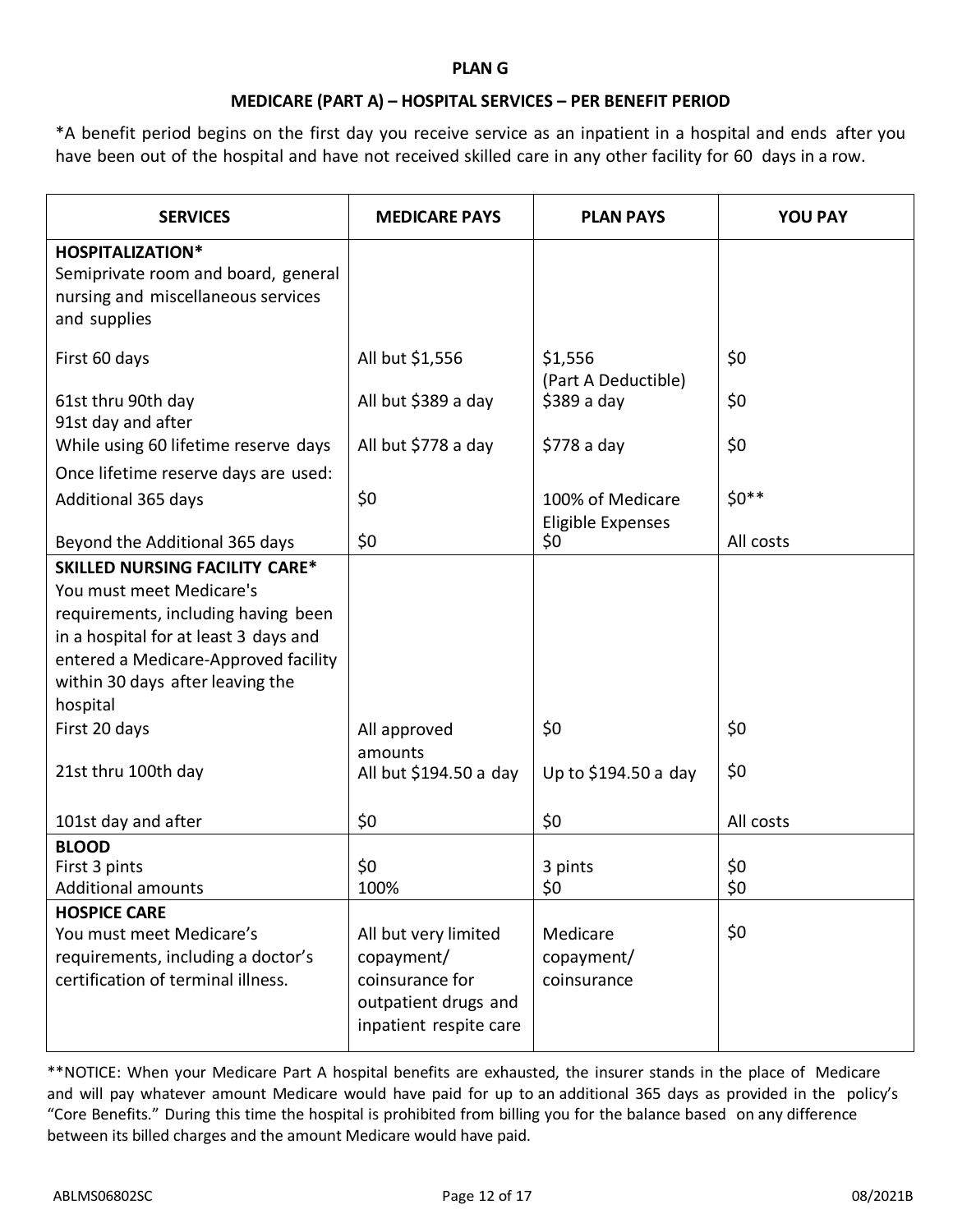### **PLAN G**

# **MEDICARE (PART B) – MEDICAL SERVICES – PER CALENDAR YEAR**

\*Once you have been billed \$233 of Medicare-Approved amounts for covered services (which are noted with an asterisk), your Part B deductible will have been met for the calendar year.

| <b>SERVICES</b>                                                                                                                                                                                                                                                                           | <b>MEDICARE PAYS</b> | <b>PLAN PAYS</b>        | <b>YOU PAY</b>                                                    |
|-------------------------------------------------------------------------------------------------------------------------------------------------------------------------------------------------------------------------------------------------------------------------------------------|----------------------|-------------------------|-------------------------------------------------------------------|
| <b>MEDICAL EXPENSES -</b><br>IN OR OUT OF THE HOSPITAL<br>AND OUTPATIENT HOSPITAL<br>TREATMENT, such as physician's<br>services, inpatient and outpatient<br>medical and surgical services and<br>supplies, physical and speech<br>therapy, diagnostic test, durable<br>medical equipment |                      |                         |                                                                   |
| First \$233 of Medicare-Approved<br>amounts*                                                                                                                                                                                                                                              | \$0                  | \$0                     | \$233 (Unless Part B<br>Deductible has been<br>met)               |
| Remainder of Medicare-Approved<br>amounts                                                                                                                                                                                                                                                 | Generally 80%        | Generally 20%           | \$0                                                               |
| Part B Excess Charges (Above                                                                                                                                                                                                                                                              |                      |                         |                                                                   |
| Medicare-Approved amounts)                                                                                                                                                                                                                                                                | \$0                  | 100%                    | \$0                                                               |
| <b>BLOOD</b><br>First 3 pints<br>Next \$233 of Medicare-Approved<br>amounts*<br>Remainder of Medicare-Approved                                                                                                                                                                            | \$0<br>\$0<br>80%    | All costs<br>\$0<br>20% | \$0<br>\$233 (Unless Part B<br>Deductible has been<br>met)<br>\$0 |
| amounts                                                                                                                                                                                                                                                                                   |                      |                         |                                                                   |
| <b>CLINICAL LABORATORY SERVICES -</b><br><b>TESTS FOR DIAGNOSTIC SERVICES</b>                                                                                                                                                                                                             | 100%                 | \$0                     | \$0                                                               |

**PARTS A & B**

| <b>SERVICES</b>                                                                                                                     | <b>MEDICARE PAYS</b> | <b>PLAN PAYS</b> | <b>YOU PAY</b>              |
|-------------------------------------------------------------------------------------------------------------------------------------|----------------------|------------------|-----------------------------|
| <b>HOME HEALTH CARE -</b><br><b>MEDICARE APPROVED SERVICES</b><br>Medically necessary skilled care<br>services and medical supplies |                      |                  |                             |
| Durable medical equipment                                                                                                           | 100%                 | \$0              | \$0                         |
| First \$233 of Medicare Approved                                                                                                    | \$0                  | \$0              | \$233 (Unless Part B        |
| amounts*                                                                                                                            |                      |                  | Deductible has been<br>met) |
| Remainder of Medicare Approved<br>amounts                                                                                           | 80%                  | 20%              | \$0                         |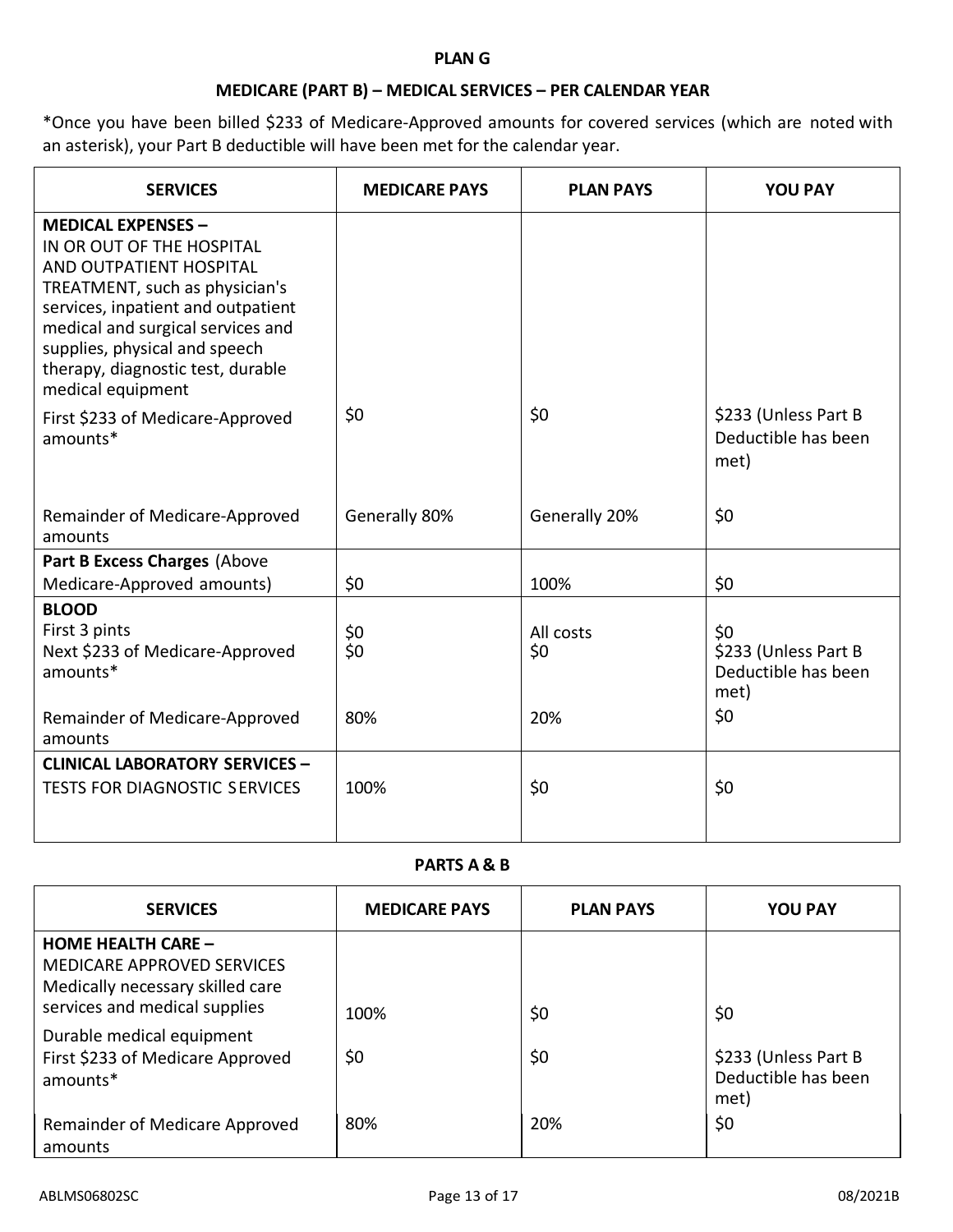### **PLAN G**

# **OTHER BENEFITS – NOT COVERED BY MEDICARE**

| <b>SERVICES</b>                                                                                                                                                                | <b>MEDICARE PAYS</b> | <b>PLAN PAYS</b>                                           | <b>YOU PAY</b>                                                    |
|--------------------------------------------------------------------------------------------------------------------------------------------------------------------------------|----------------------|------------------------------------------------------------|-------------------------------------------------------------------|
| <b>FOREIGN TRAVEL -</b><br><b>NOT COVERED BY MEDICARE</b><br>Medically necessary emergency care<br>services beginning during the first 60<br>days of each trip outside the USA |                      |                                                            |                                                                   |
| First \$250 each calendar year<br>Remainder of charges                                                                                                                         | \$0<br>\$0           | \$0<br>80% to a lifetime<br>maximum benefit of<br>\$50,000 | \$250<br>20% and amounts over<br>the \$50,000 lifetime<br>maximum |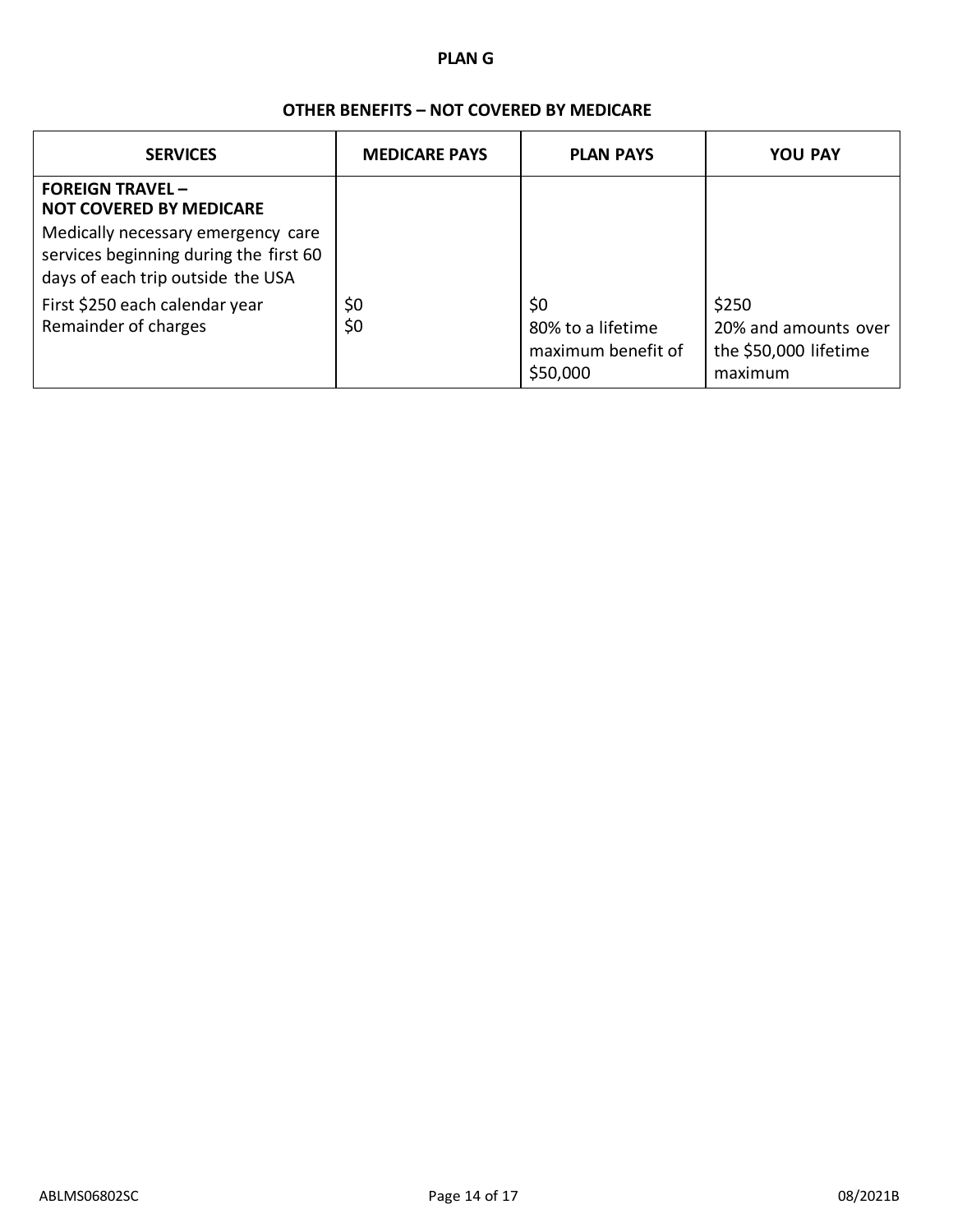### **PLAN N**

### **MEDICARE (PART A) – HOSPITAL SERVICES – PER BENEFIT PERIOD**

\*A benefit period begins on the first day you receive service as an inpatient in a hospital and ends after you have been out of the hospital and have not received skilled care in any other facility for 60 days in a row.

| <b>SERVICES</b>                       | <b>MEDICARE PAYS</b>   | <b>PLAN PAYS</b>         | <b>YOU PAY</b> |
|---------------------------------------|------------------------|--------------------------|----------------|
| <b>HOSPITALIZATION*</b>               |                        |                          |                |
| Semiprivate room and board, general   |                        |                          |                |
| nursing and miscellaneous services    |                        |                          |                |
| and supplies                          |                        |                          |                |
| First 60 days                         | All but \$1,556        | \$1,556                  | \$0            |
|                                       |                        | (Part A Deductible)      |                |
| 61st thru 90th day                    | All but \$389 a day    | $$389a$ day              | \$0            |
| 91st day and after                    |                        |                          |                |
| While using 60 lifetime reserve days  | All but \$778 a day    | $$778a$ day              | \$0            |
| Once lifetime reserve days are used:  |                        |                          |                |
| Additional 365 days                   | \$0                    | 100% of Medicare         | $$0**$$        |
|                                       |                        | <b>Eligible Expenses</b> |                |
| Beyond the Additional 365 days        | \$0                    | \$0                      | All costs      |
| <b>SKILLED NURSING FACILITY</b>       |                        |                          |                |
| CARE*                                 |                        |                          |                |
| You must meet Medicare's              |                        |                          |                |
| requirements, including having been   |                        |                          |                |
| in a hospital for at least 3 days and |                        |                          |                |
| entered a Medicare-Approved facility  |                        |                          |                |
| within 30 days after leaving the      |                        |                          |                |
| hospital                              |                        |                          |                |
| First 20 days                         | All approved           | \$0                      | \$0            |
|                                       | amounts                |                          |                |
| 21st thru 100th day                   | All but \$194.50 a day | Up to \$194.50 a day     | \$0            |
| 101st day and after                   | \$0                    | \$0                      | All costs      |
| <b>BLOOD</b>                          |                        |                          |                |
| First 3 pints                         | \$0                    | 3 pints                  | \$0            |
| <b>Additional amounts</b>             | 100%                   | \$0                      | \$0            |
| <b>HOSPICE CARE</b>                   |                        |                          |                |
| You must meet Medicare's              | All but very limited   | Medicare co-payment/     | \$0            |
| requirements, including a doctor's    | copayment/             | coinsurance              |                |
| certification of terminal illness.    | coinsurance for        |                          |                |
|                                       | outpatient drugs       |                          |                |
|                                       | and inpatient          |                          |                |
|                                       | respite care           |                          |                |

\*\*NOTICE: When your Medicare Part A hospital benefits are exhausted, the insurer stands in the place of Medicare and will pay whatever amount Medicare would have paid for up to an additional 365 days as provided in the policy's "Core Benefits." During this time the hospital is prohibited from billing you for the balance based on any difference between its billed charges and the amount Medicare would have paid.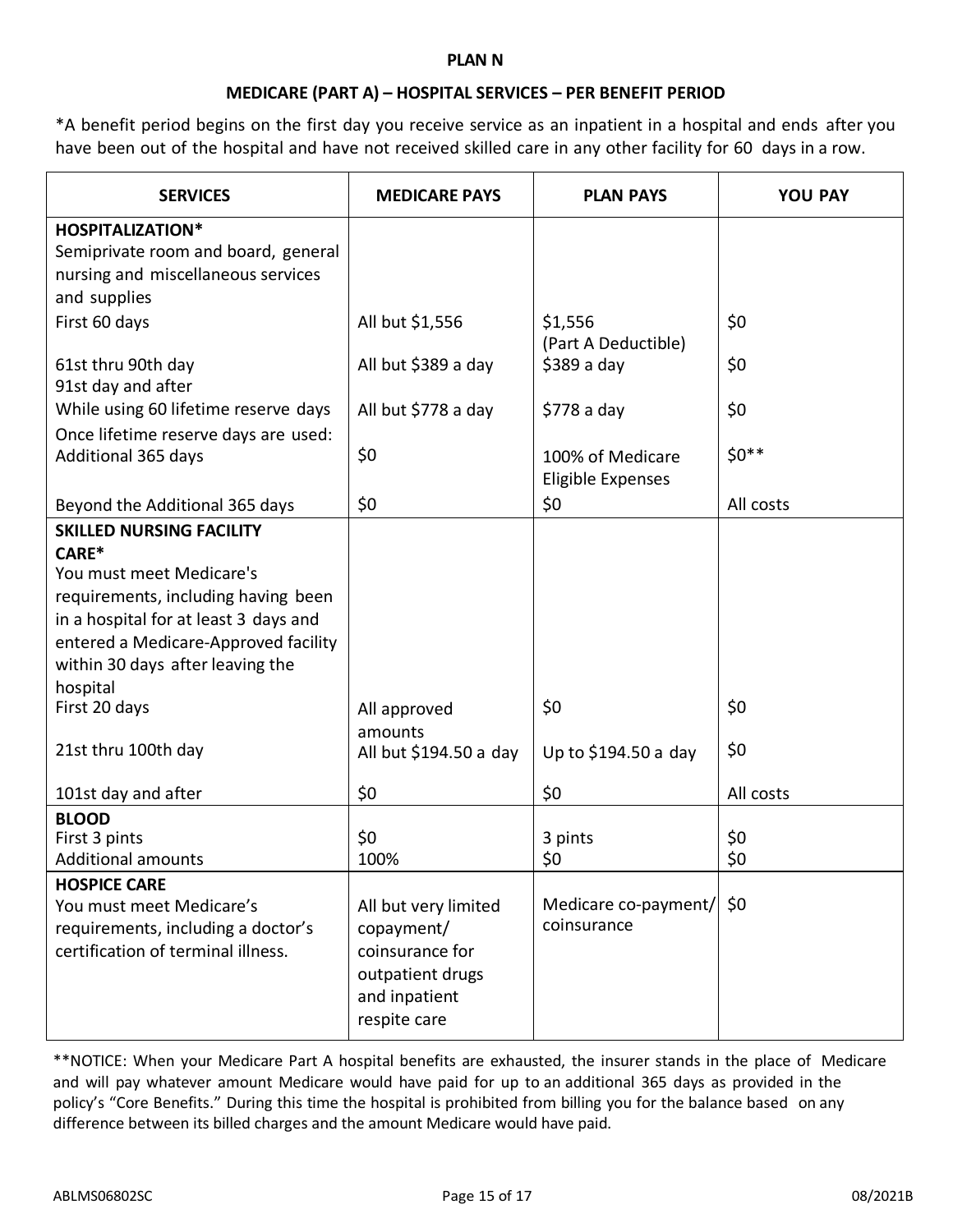### **PLAN N**

# **MEDICARE (PART B) – MEDICAL SERVICES – PER CALENDAR YEAR**

\*Once you have been billed \$233 of Medicare-Approved amounts for covered services (which are noted with an asterisk), your Part B deductible will have been met for the calendar year.

| <b>SERVICES</b>                                                                                                                                                                                                                                                                                                                                                                     | <b>MEDICARE PAYS</b> | <b>PLAN PAYS</b>                                                                                                                                                                                                                                                                              | <b>YOU PAY</b>                                                                                                                                                                                                                                                                    |
|-------------------------------------------------------------------------------------------------------------------------------------------------------------------------------------------------------------------------------------------------------------------------------------------------------------------------------------------------------------------------------------|----------------------|-----------------------------------------------------------------------------------------------------------------------------------------------------------------------------------------------------------------------------------------------------------------------------------------------|-----------------------------------------------------------------------------------------------------------------------------------------------------------------------------------------------------------------------------------------------------------------------------------|
| <b>MEDICAL EXPENSES -</b><br>IN OR OUT OF THE HOSPITAL AND<br>OUTPATIENT HOSPITAL TREATMENT,<br>such as physician's services, inpatient<br>and outpatient medical and surgical<br>services and supplies, physical and<br>speech therapy, diagnostic test,<br>durable medical equipment<br>First \$233 of Medicare-Approved<br>amounts*<br>Remainder of Medicare-Approved<br>amounts | \$0<br>Generally 80% | \$0<br>Balance, other than<br>up to \$20 per office<br>visit and up to \$50<br>per emergency room<br>visit. The co-payment<br>of up to \$50 is<br>waived if the insured<br>is admitted to any<br>hospital and the<br>emergency visit is<br>covered as a<br><b>Medicare Part A</b><br>expense. | \$233<br>(Part B Deductible)<br>Up to \$20 per office<br>visit and up to \$50 per<br>emergency room visit.<br>The copayment of up<br>to \$50 is waived if the<br>insured is admitted to<br>any hospital and the<br>emergency visit is<br>covered as a Medicare<br>Part A expense. |
| Part B Excess Charges (Above<br>Medicare-Approved<br>amounts)                                                                                                                                                                                                                                                                                                                       | \$0                  | 0%                                                                                                                                                                                                                                                                                            | All costs                                                                                                                                                                                                                                                                         |
| <b>BLOOD</b><br>First 3 pints<br>Next \$233 of Medicare-Approved<br>amounts*<br>Remainder of Medicare-Approved<br>amounts                                                                                                                                                                                                                                                           | \$0<br>\$0<br>80%    | All costs<br>\$0<br>20%                                                                                                                                                                                                                                                                       | \$0<br>\$233<br>(Part B Deductible)<br>\$0                                                                                                                                                                                                                                        |
| <b>CLINICAL LABORATORY SERVICES -</b><br><b>TESTS FOR DIAGNOSTIC SERVICES</b>                                                                                                                                                                                                                                                                                                       | 100%                 | \$0                                                                                                                                                                                                                                                                                           | \$0                                                                                                                                                                                                                                                                               |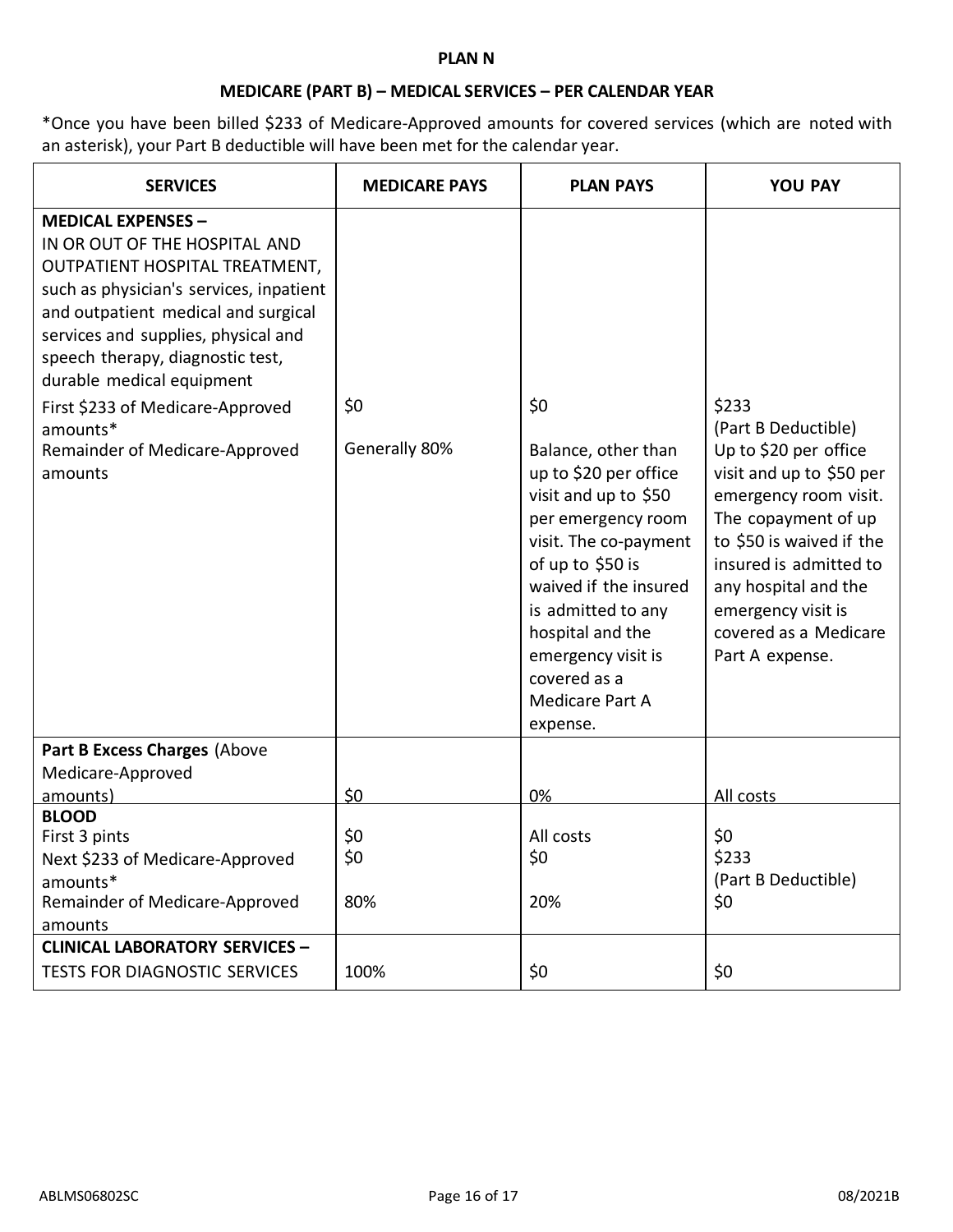# **PLAN N PARTS A & B**

| <b>SERVICES</b>                                                           | <b>MEDICARE PAYS</b> | <b>PLAN PAYS</b> | <b>YOU PAY</b>               |
|---------------------------------------------------------------------------|----------------------|------------------|------------------------------|
| <b>HOME HEALTH CARE -</b><br><b>MEDICARE APPROVED SERVICES</b>            |                      |                  |                              |
| Medically necessary skilled care<br>services and medical supplies         | 100%                 | \$0              | \$0                          |
| Durable medical equipment<br>First \$233 of Medicare Approved<br>amounts* | \$0                  | \$0              | \$233<br>(Part B Deductible) |
| Remainder of Medicare Approved<br>amounts                                 | 80%                  | 20%              | \$0                          |

# **OTHER BENEFITS – NOT COVERED BY MEDICARE**

| <b>SERVICES</b>                                                                                                                                                                                                                         | <b>MEDICARE PAYS</b> | <b>PLAN PAYS</b>                                           | <b>YOU PAY</b>                                                    |
|-----------------------------------------------------------------------------------------------------------------------------------------------------------------------------------------------------------------------------------------|----------------------|------------------------------------------------------------|-------------------------------------------------------------------|
| <b>FOREIGN TRAVEL-</b><br><b>NOT COVERED BY MEDICARE</b><br>Medically necessary emergency care<br>services beginning during the first 60<br>days of each trip outside the USA<br>First \$250 each calendar year<br>Remainder of charges | \$0<br>\$0           | \$0<br>80% to a lifetime<br>maximum benefit of<br>\$50,000 | \$250<br>20% and amounts<br>over the \$50,000<br>lifetime maximum |